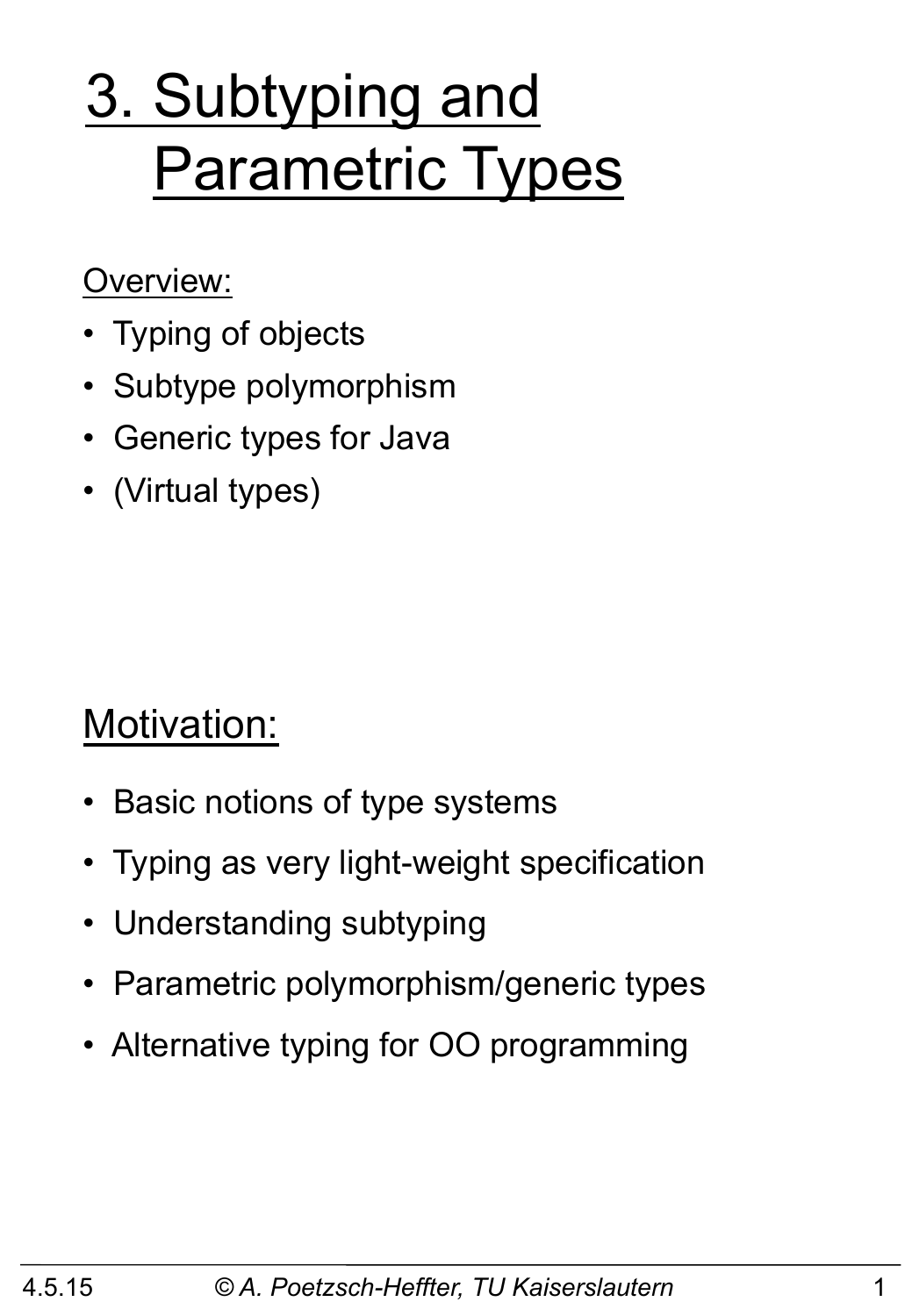# Correctness levels:

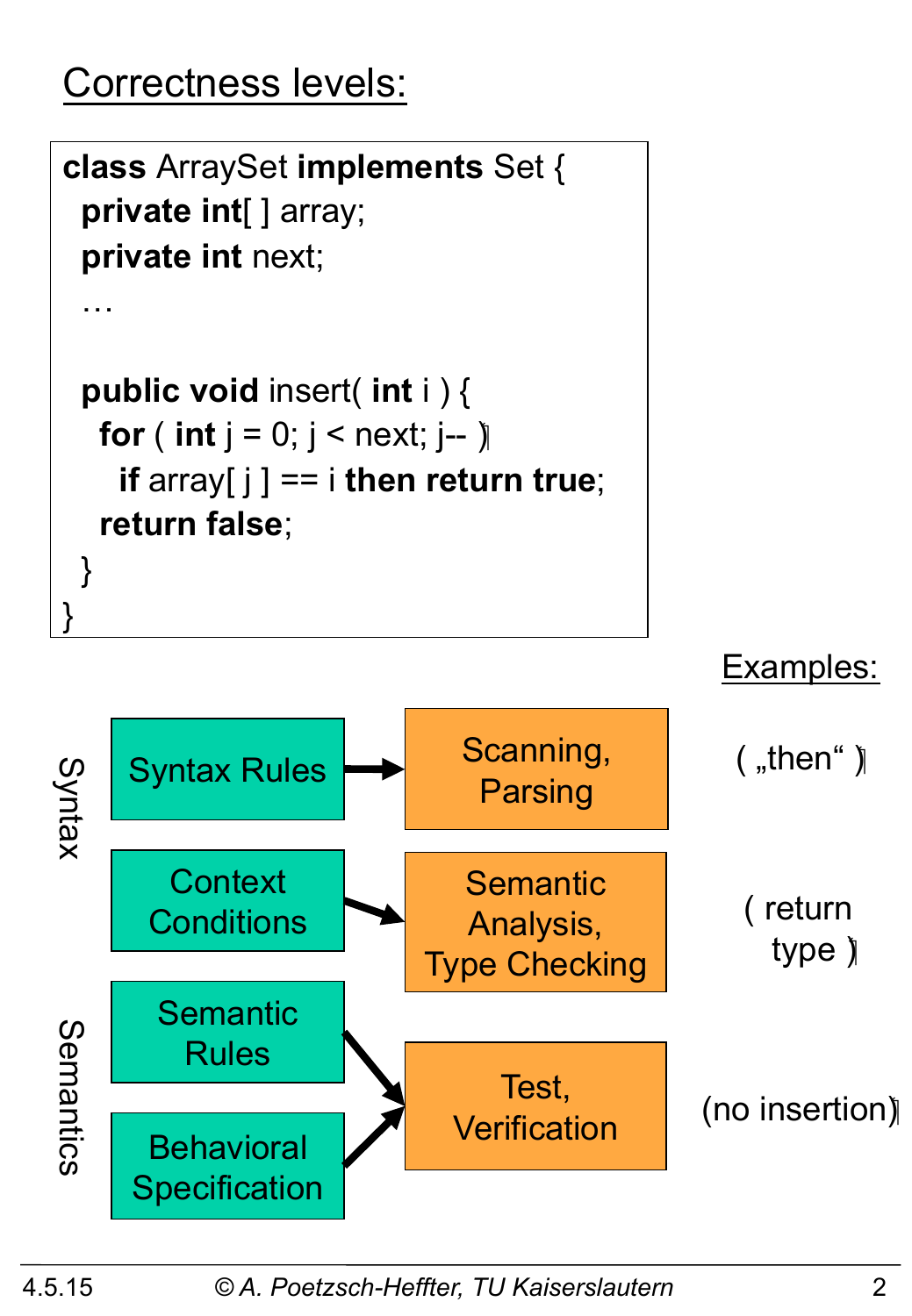# **3.1 Typing of Objects**

A type describes properties of values and objects (e.g.: int, Object, LinkedList<A> ).

Typing assigns types to program elements – with slightly different meanings, e.g.:

- Expression (Ausdruck): Every evaluation of an expression of type T yields a value/object of type T.
- Variable: A variable of type T only holds values of type T.
- Procedures/methods: If the actual parameters have the types of the formal parameters, no type error occurs and the result is of the declared result type.
- The type of an object usually captures the information which messages the object understands. This way, typing can avoid "message not understood"-errors.

#### Remark:

Type systems are probably the most successful formal checking technique.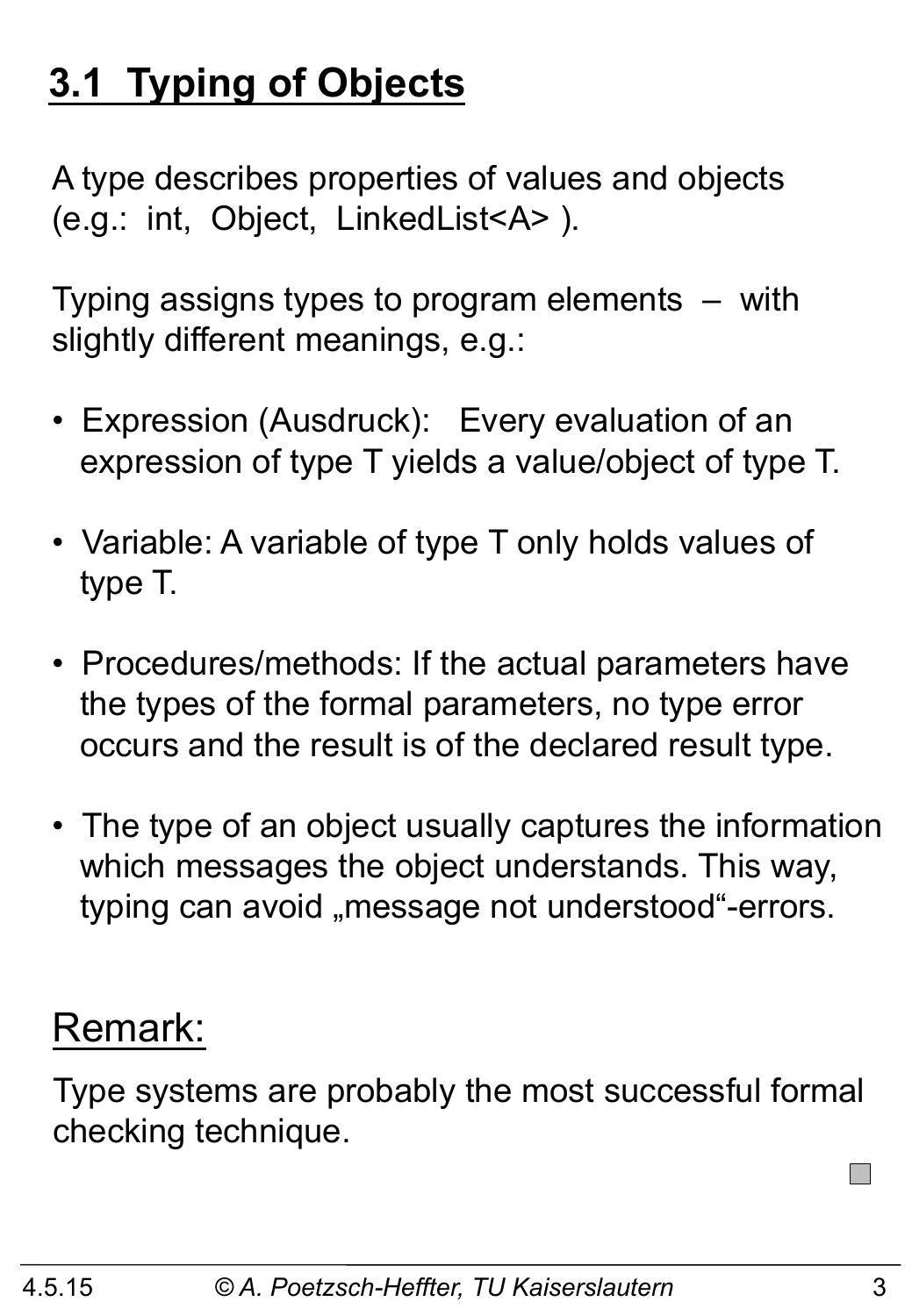# Explanation: (Typing)

#### The *type system* of a language *L* describes

- the types supported by *L*,
- the typing of *L*-programs (assignment of types to program elements),
- the *type conditions* (*Typisierungsbedingungen*) that programs have to fulfill.

A program satisfying the type conditions is called *type correct* (*typkorrekt*). Otherwise the program has *typing errors* (*Typisierungsfehler*).

A *type error* (*Typfehler*) occurs at runtime if

- a value/object of type T is assigned to a variable that has a type incompatible with T;
- an operation is called with parameters of types that are incompatible to the formal parameters.

A language is called *type safe* (*typsicher*) if the execution of type correct programs never leads to type errors. Type safety may depend on dynamic checks.

A type system is called *sound* (*sicher*) if it guarantees type safety.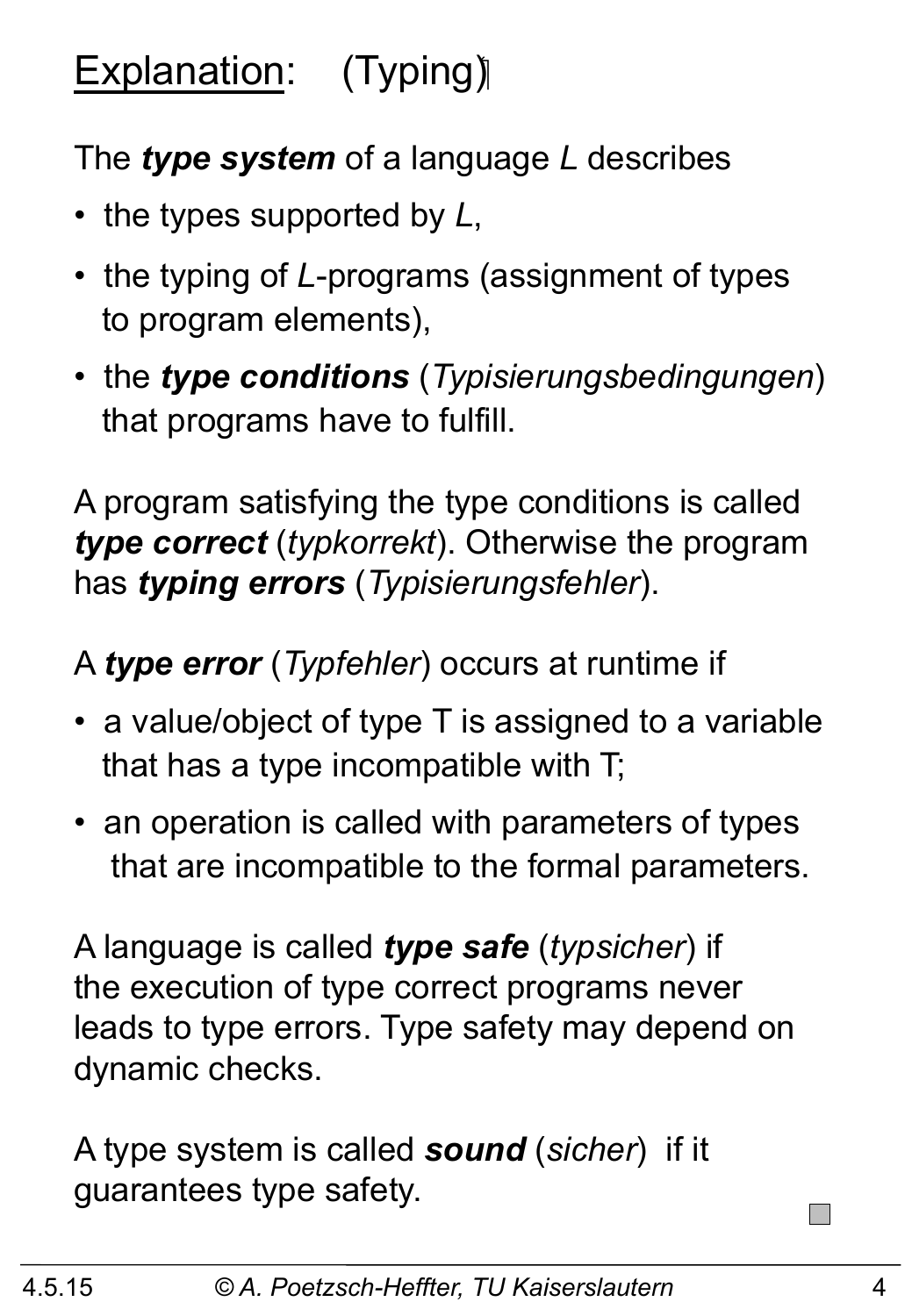# Remark:

- Programs with typing errors need not cause type errors.
- In type safe languages, type correctness (static property) implies the absence of type errors (dynamic property).

# Explanation: (Type checking)

#### *Type checking* consists of

- checking the type conditions at compile time (*static*),
- checking type properties at runtime (*dynamic*).

A language is called *statically typed* (*statisch typisiert*) if it does not use dynamic type checks.

## Examples: (Dynamic type checks)

Java is not statically typed. It needs dynamic checks:

a) Type casts (Typkonvertierung):

```
 Object obj = "Ich neues String-Objekt"; 
  String str = (String) obj; 
 ...
```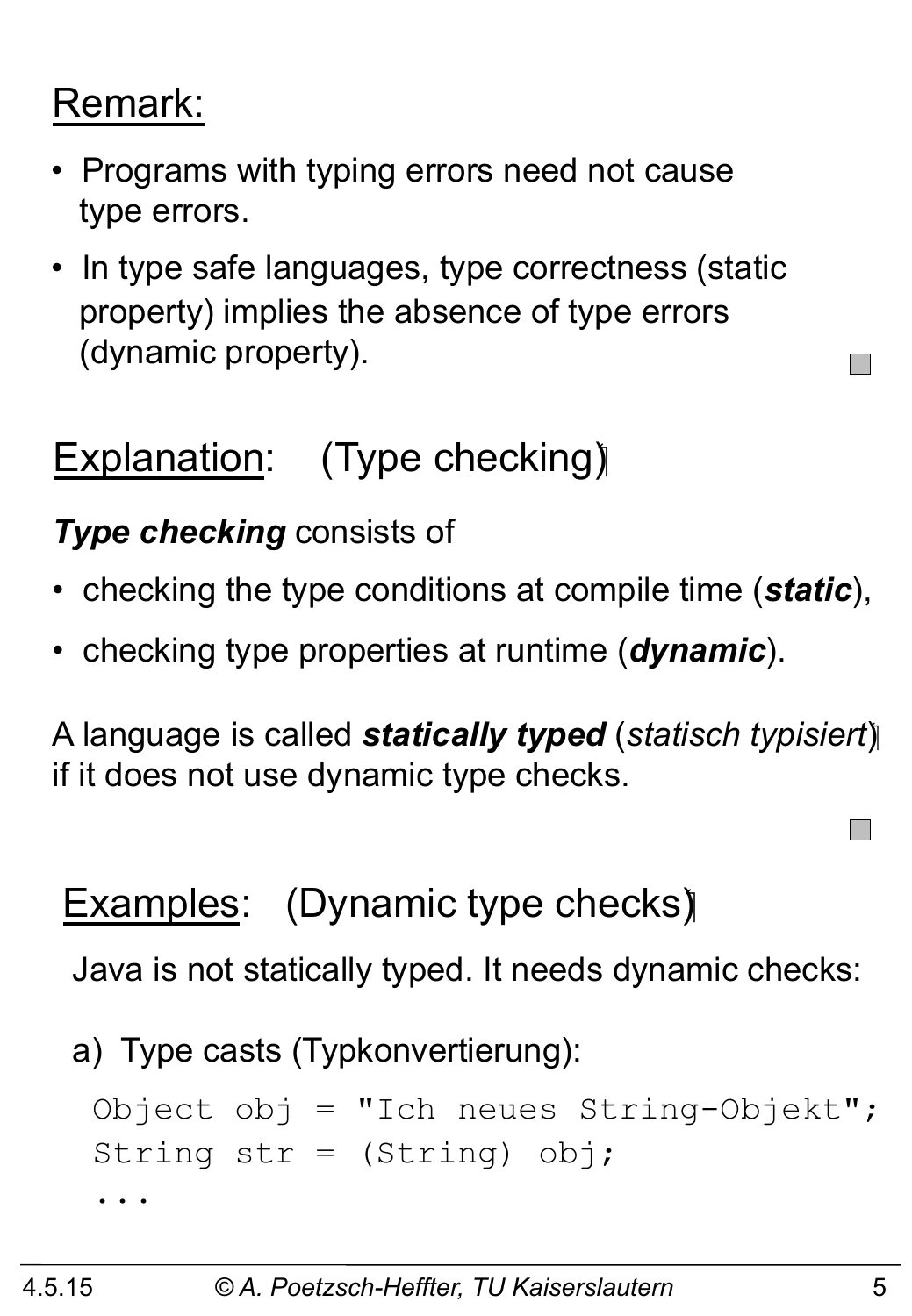#### b) Array access (Feldzugriff):

```
 String[] strfeld = new String[2]; 
 Object[] objfeld = strfeld; 
objfeld[0] = new Object();
int strl = strfeld[0].length();
```
#### Invariant properties in type safe languages:

- Variables of type T always hold values/objects of type T (or of types compatible with T).
- The evaluation of expressions of type T always yields values/objects of type T (or of a compatible type)

#### **Example:** (Typing invariant)

In Java, typing ensures that accessing a field or invoking a method does not lead to field- or method-not-found exceptions.

 $\mathcal{L}^{\text{max}}$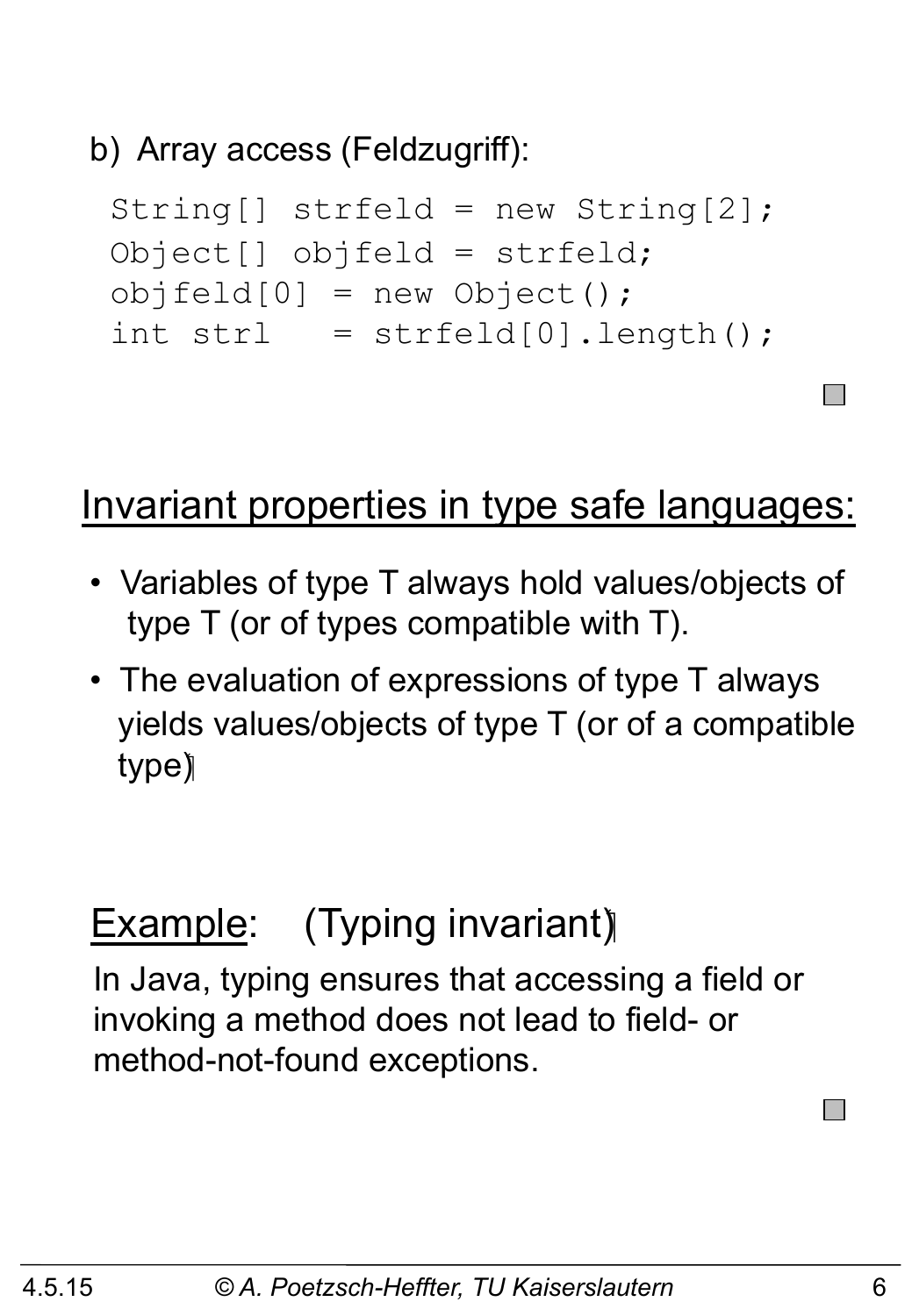# **Example:** (Type system)

A good first example is the type system of Featherweight Java, FJ (see below).

#### Recommended literature:

Kim B. Bruce: Foundations of Object-Oriented Languages. Types and Semantics.

MIT Press, 2002.

Atsushi Igarashi, Benjamin Pierce, Philip Wadler: Featherweight Java: A Minimal Core Calculus for Java and GJ.

ACM Transactions on Programming Languages and Systems, 23:3, 2001.

T. Nipkow, D. v. Oheimb: is Type-Safe – Definitely. Principles of Programming Languages, 1998. *light* 

 $\Box$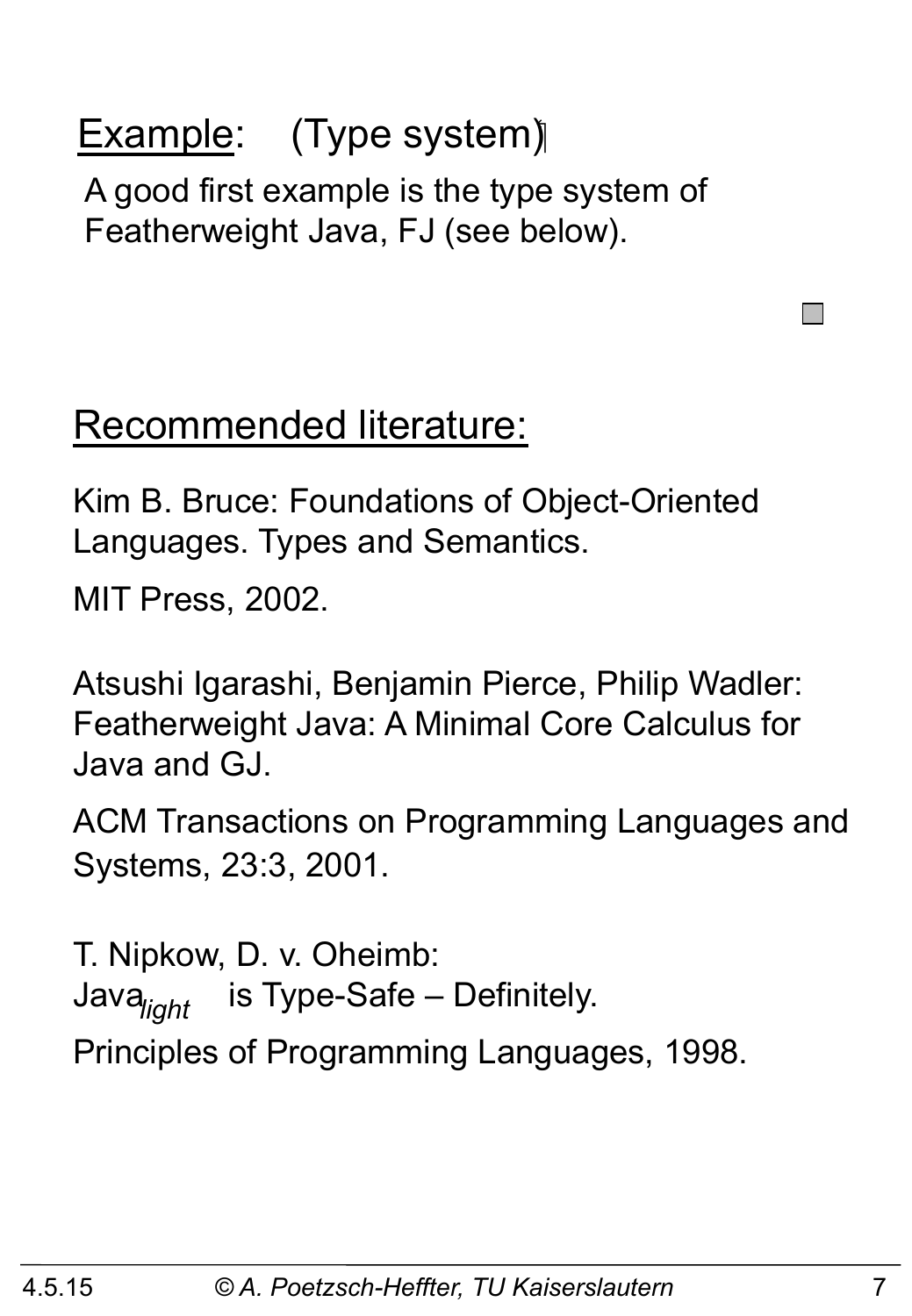# **3.2 Subtype Polymorphism**

As discussed with Java, subtype polymorphism is obtained by a partial ordering relation on types:

Subtype relation:

Declaration: interface S extends T1, T2, ... implicit:  $S <$  Object,  $S <$ T1,  $S <$ T2, ...

- Declaration: class S extends T implements T1, T2, ... implicit:  $S < T, S < T1, S < T2, ...$
- $S < T$  implies:  $S_I < T_I$

Subtype ordering is the reflexive and transitive closure.

## Typing Problem in OO-Languages:

To enable substitutability, a subtype object must have

- all attributes of supertype objects
- all methods of supertype objects

Attributes and methods in the subtype must be *compatible* to those of the supertypes. Compatibility concerns typing and accessibility.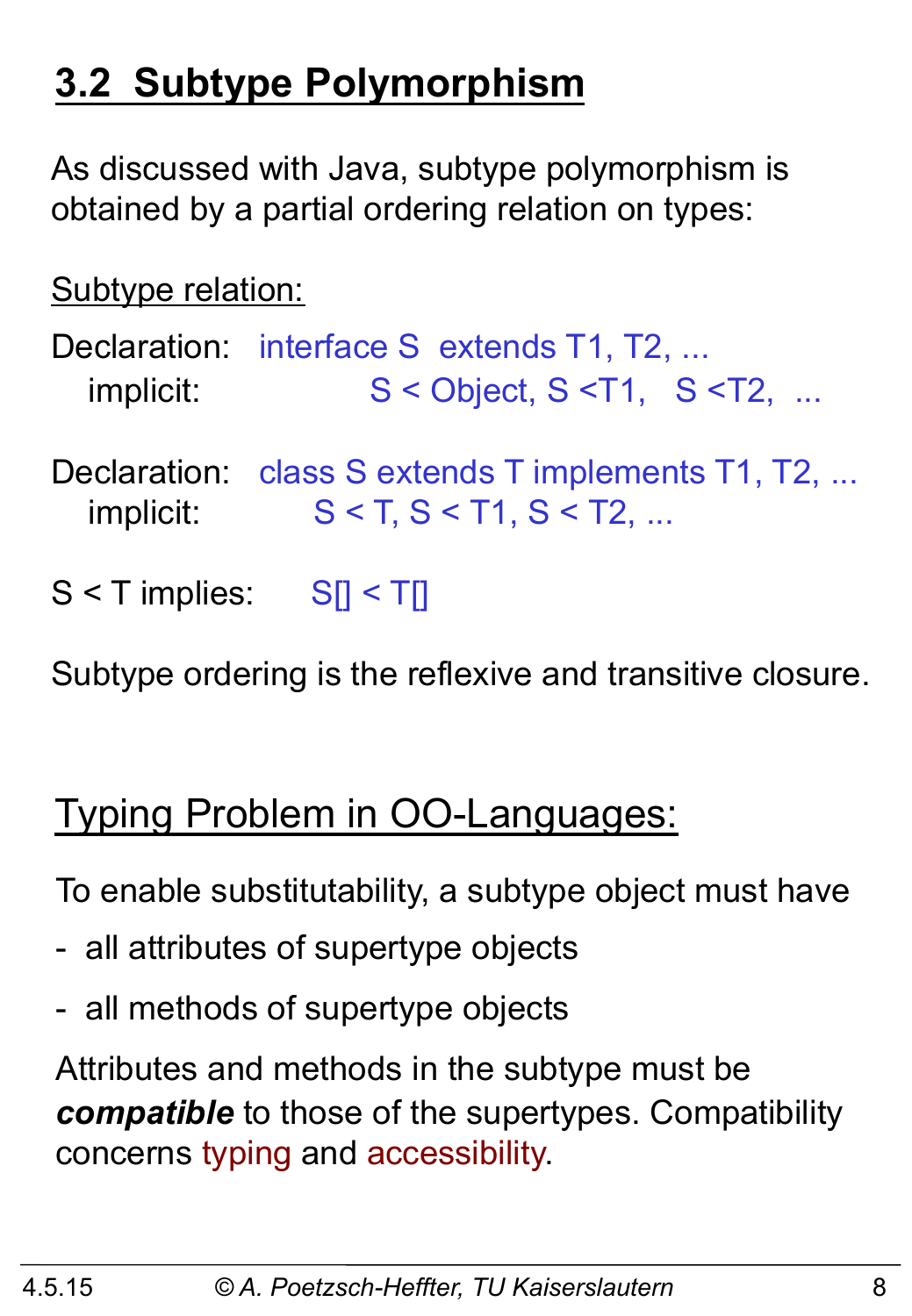# Explanation: (Co-/contravariance)

Let S be a subtype of T. Let TV be a type occurrence in T (attribute-, parameter-, result type) and SV the *corresponding* occurrence in S. We say:

- SV and TV are *covariant* if SV is a subtype of TV.
- SV and TV are *contravariant* if TV is a subtype of SV.

#### Fact:

OO-languages can only be statically typed iff:

- Attribute types are co- and contravariant, i.e. *invariant*.
- Parameter types are contravariant.
- Result types are covariant.

#### Example: (Co-/contravariance)

Assuming that overriding of attributes is allowed:

1. Attributes have to be covariant:

```
interface C1 { String a; ... }
class D1 implements C1 { Object a; ... } 
... 
C1 cvar = new D1(); // initializes a
String svar = cvar.a; 
    // Type error: a not covariant in D1
```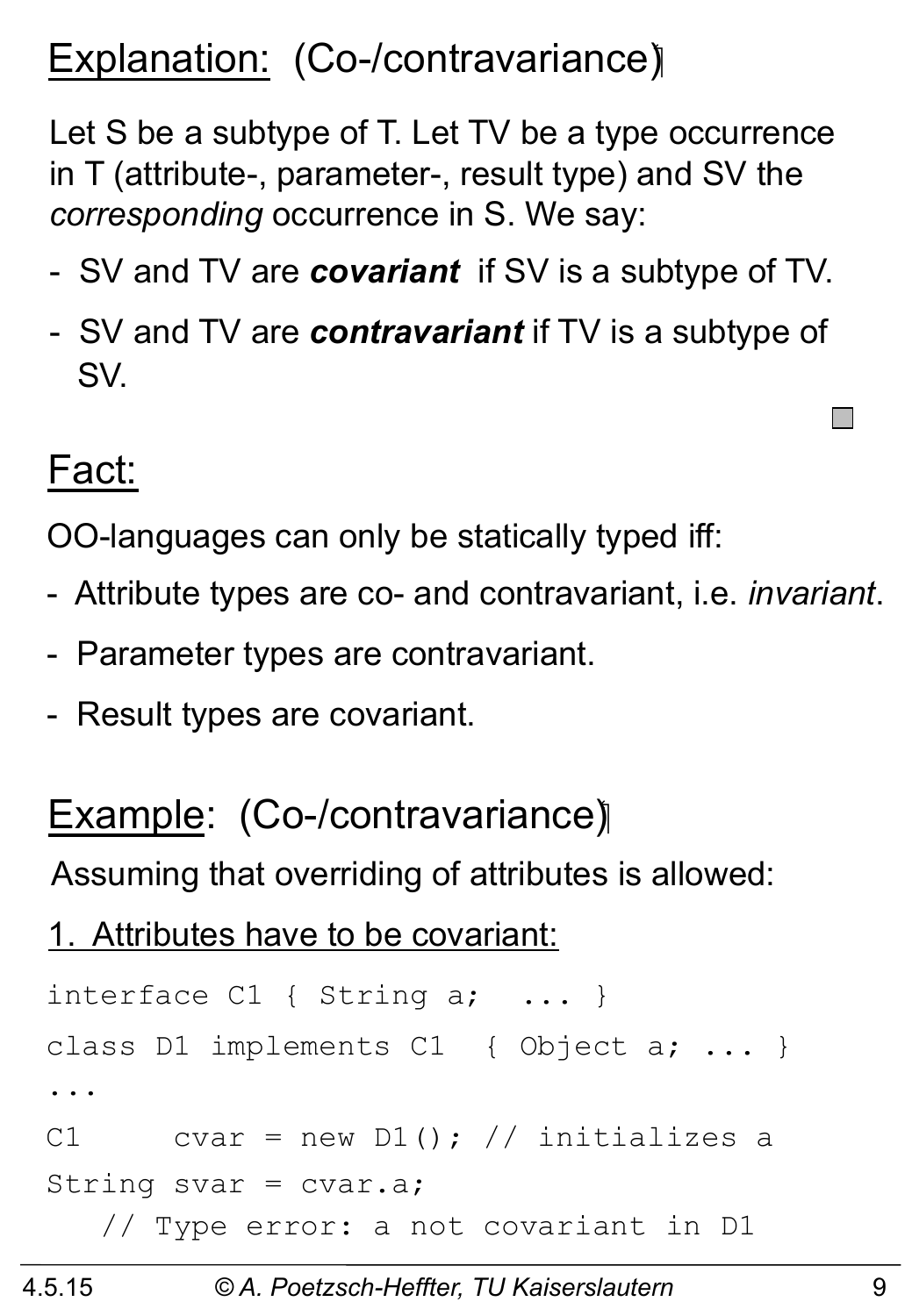#### 2. Attributes have to be contravariant:

```
interface C2 { Object a; ... }
class D2 implements C2 { String a; ... } 
... 
C2 cvar = new D2();
cvar.a = new Object();
    // Type error: a not contravariant in D2
```
#### 3. Parameter types have to be contravariant:

```
interface C3 \{ int m(Object p); ... \}class D3 implements C3 { 
    int m(String s) { s.length();...}
} 
... 
C3 cvar = new D3();
cvar.m( new Object() ); 
    // Type error when executing m: 
    // parameter not contravariant
```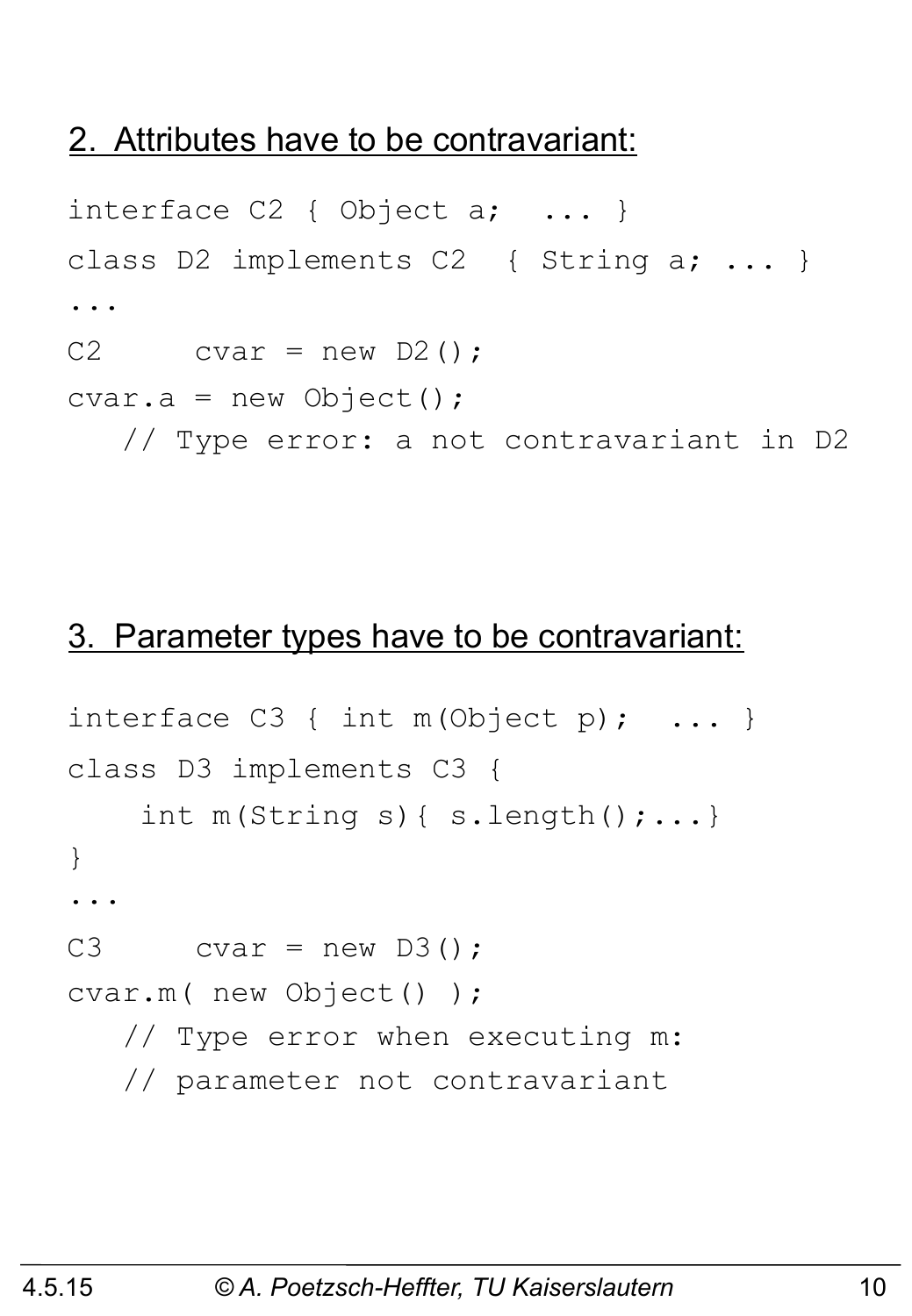#### 4. Result types have to be covariant:

```
interface C4 { String m(); ... }
class D4 implements C4 { Object m(){...} ...} 
... 
C4 cvar = new D4();
String svar = cvar.m();
    // Type error: result type not covariant
```
Covariance must as well hold for exception types.

#### Remark:

- Co- and contravariance are important to understand object-oriented typing and the principles underlying behavioral subtyping.
- Java:
	- essentially no contravariance for parameters
	- up to 1.4 no covariance for result types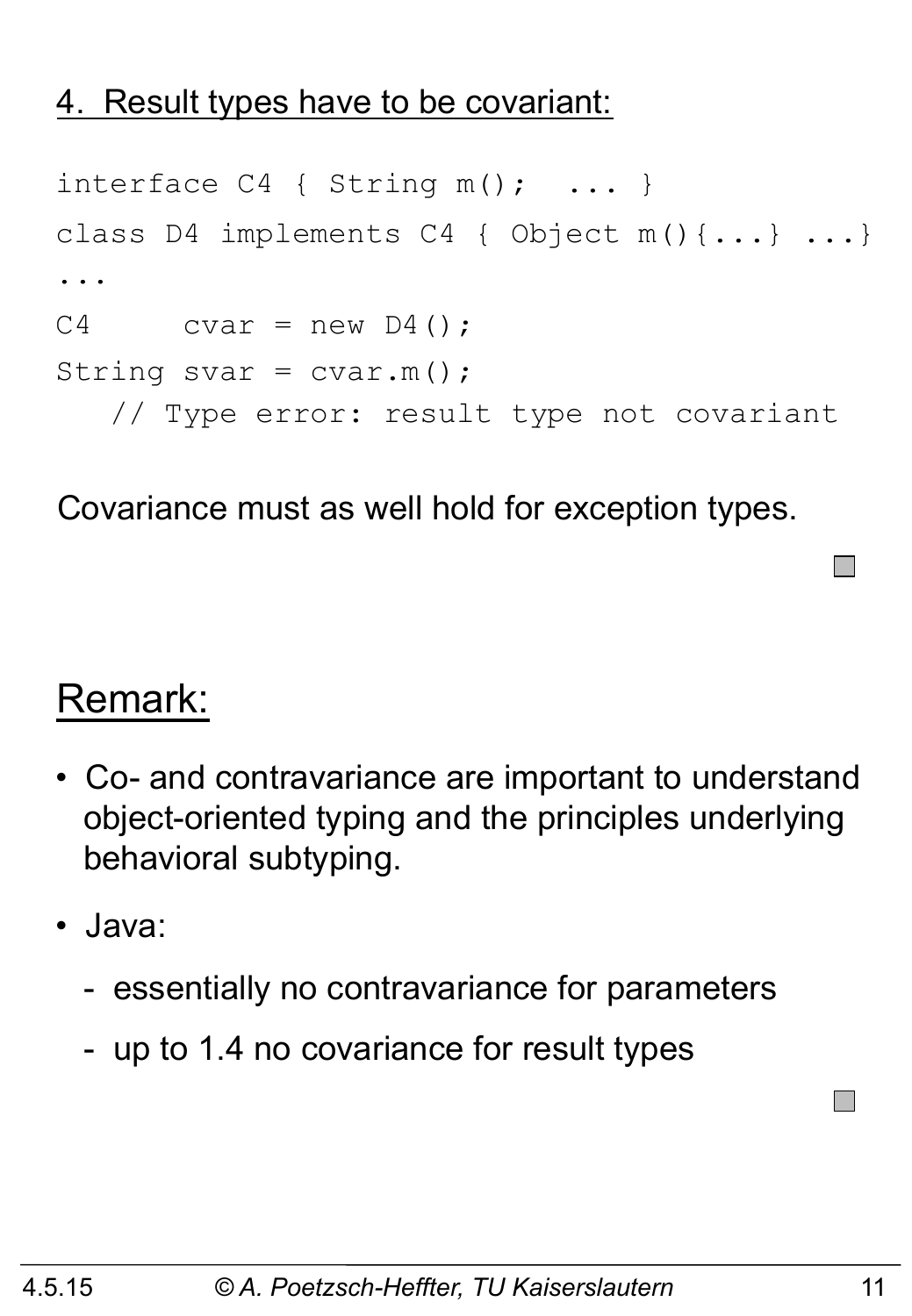# **3.3 Generic Types for Java**

For many programming scenarios, subtype polymorphism is not the best choice. Often more precise type systems are desirable:

- Types with parameters
- Specialization of used types in subtypes

Disadvantages of subtype polymorphism:

- Specialization is only based on subtype order
- No parameterization w.r.t. the types used in a class
- No restriction on parameters

In addition to subtype polymorphism, most modern OO-languages also provide parametric polymorphism: e.g. C++, C#, Java 5, Eiffel, Ada 95.

We consider here Java. The examples are from:

G. Bracha, M. Odersky, D. Stoutamire, P. Wadler: Making the future safe for the past: Adding Genericity to the Java Programming Language. Object-Oriented Programming, Systems, Languages, and Applications, 1998.

M. Naftalin, P. Wadler: Java Generics. O'Reilly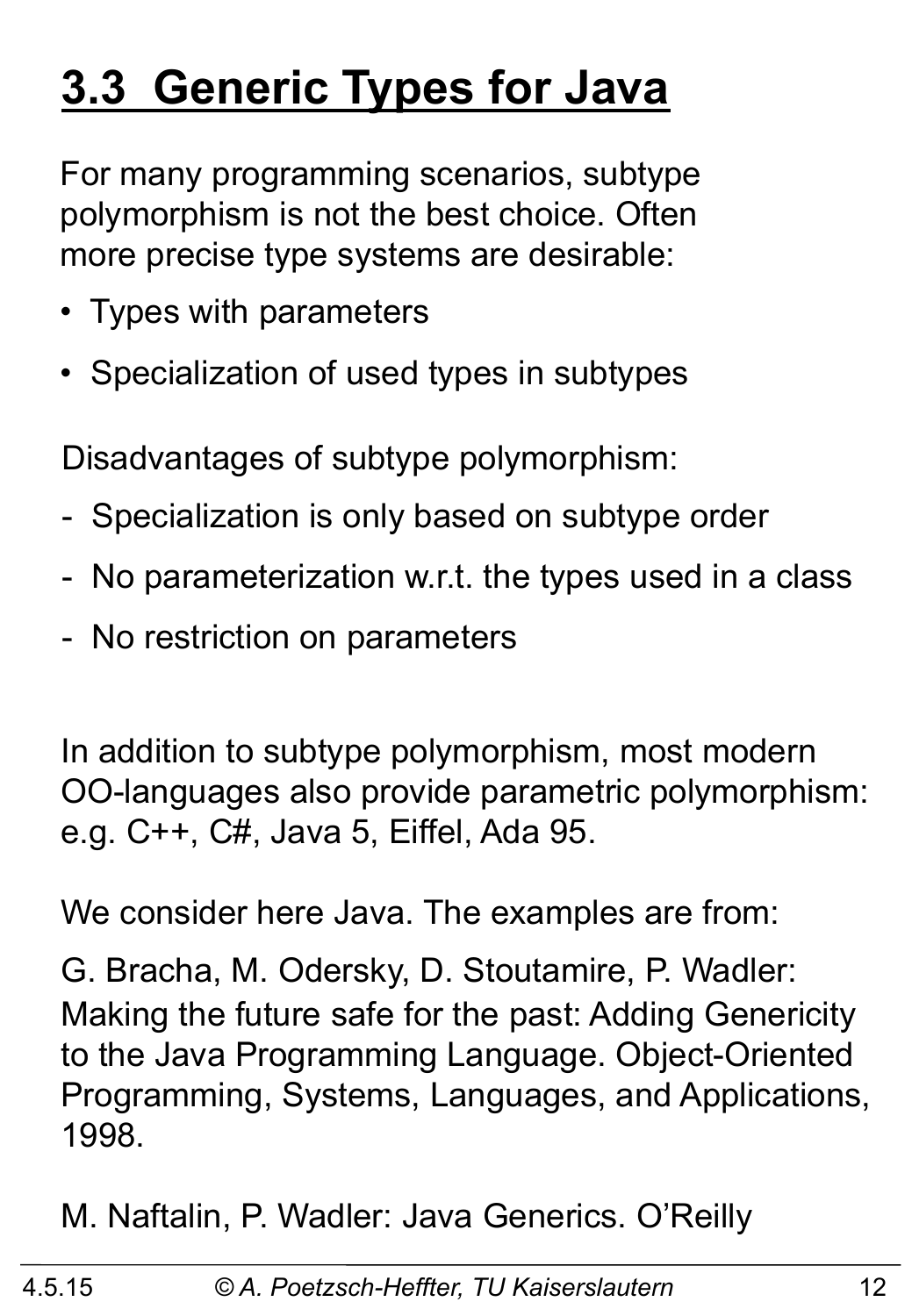# Generic/parametric types:

<u>Idea:</u>

Allow type variables instead of type names at used occurrences of types in the program, i.e. in classes and interfaces.

Result: parametric class and interface declarations

Type variables are **declared** either

- together with class/interface name or
- together with method signature

# Example: (Type variables)

```
class Pair<A,B> { 
    A fst; 
     B snd; 
    Pair(A f, B s) \{ \ldots \} ... 
}
```
Pair<A,B> is called a *parametric/generic type*. Pair< , > is called a *type constructor*.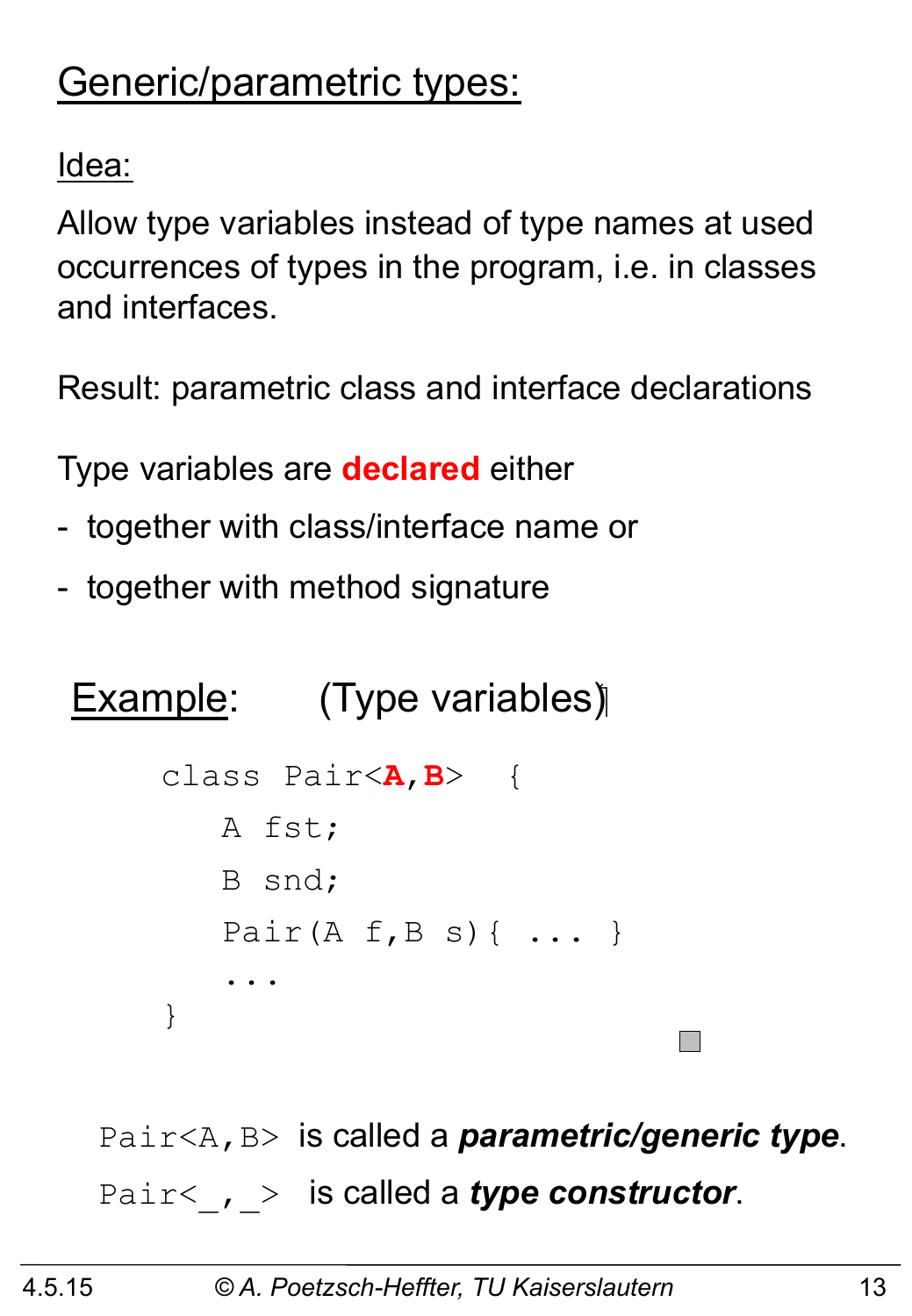Type parameters are instantiated at object creation time. Thus, objects always have a "ground" type, i.e. a type without parameters:

```
 Pair<String,Integer> pairvar = 
       new Pair <String,Integer> ( 
               new String(), new Integer() );
```
A type in Java is represented by a *type expression*:

- a type identifier (without parameters),
- a type variable,
- a type constructor applied to type expressions.

#### Examples: (Type expressions)

- String where String is a declared type identifier.
- A where *A* is a declared variable.
- Pair<String, Object>
- Pair<Pair<A,A>, String>
- List< ? super Number >

Collection types and freely generated data types are the most important application of generic types.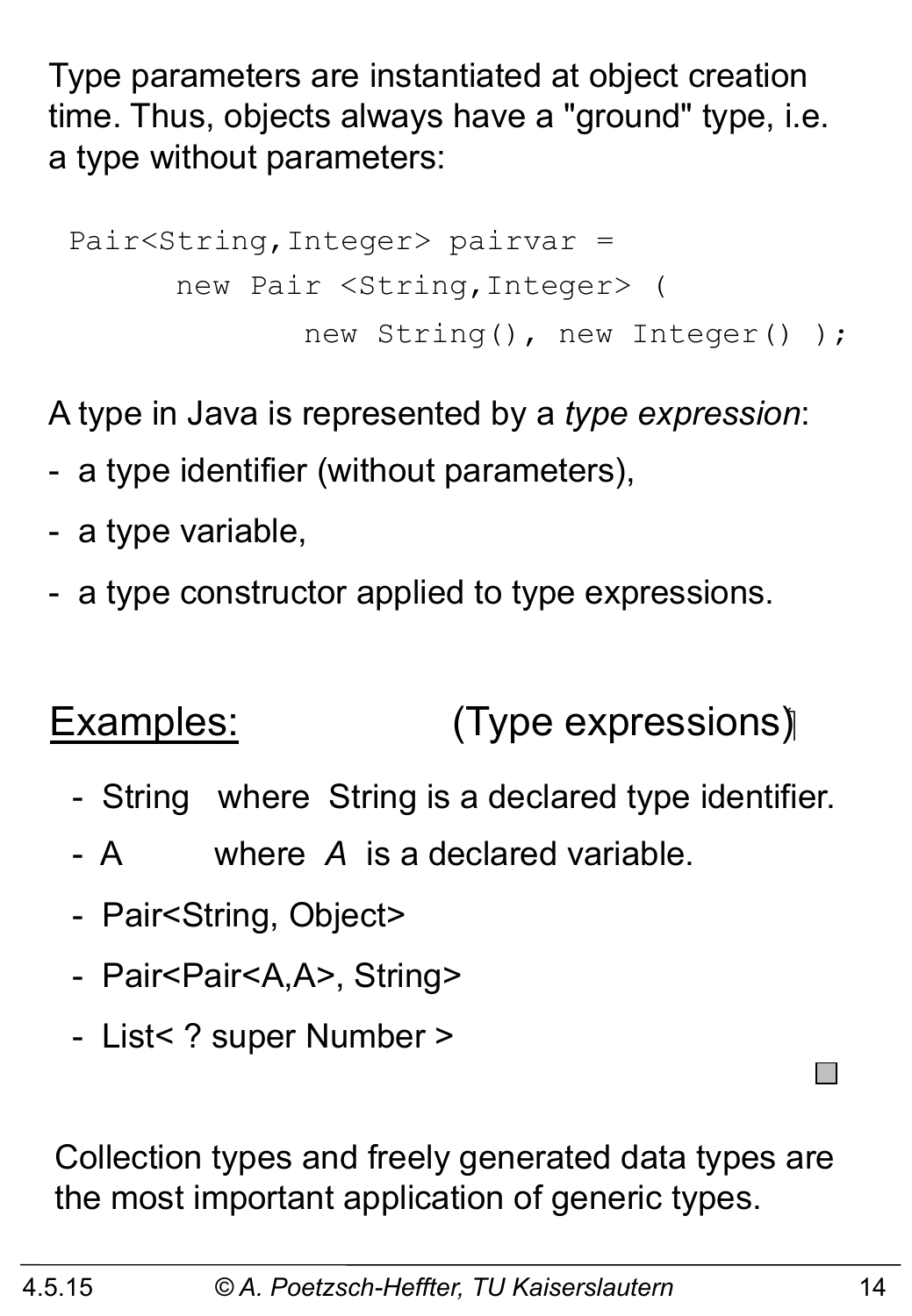# Examples: (Use of generic types)

```
interface Collection<A> { 
  public void add (A x);
   public Iterator<A> iterator (); 
} 
interface Iterator<B> { 
   public B next (); 
   public boolean hasNext (); 
} 
class NoSuchElementException 
                extends RuntimeException {} 
class LinkedList<C> 
       implements Collection<C> { 
    protected class Node { 
       C elt; 
      Node next = null:
      Node (C elt) { this.elt = elt; }
    } 
   protected Node head = null, tail = null; public LinkedList () {} 
// class continued on next slide
```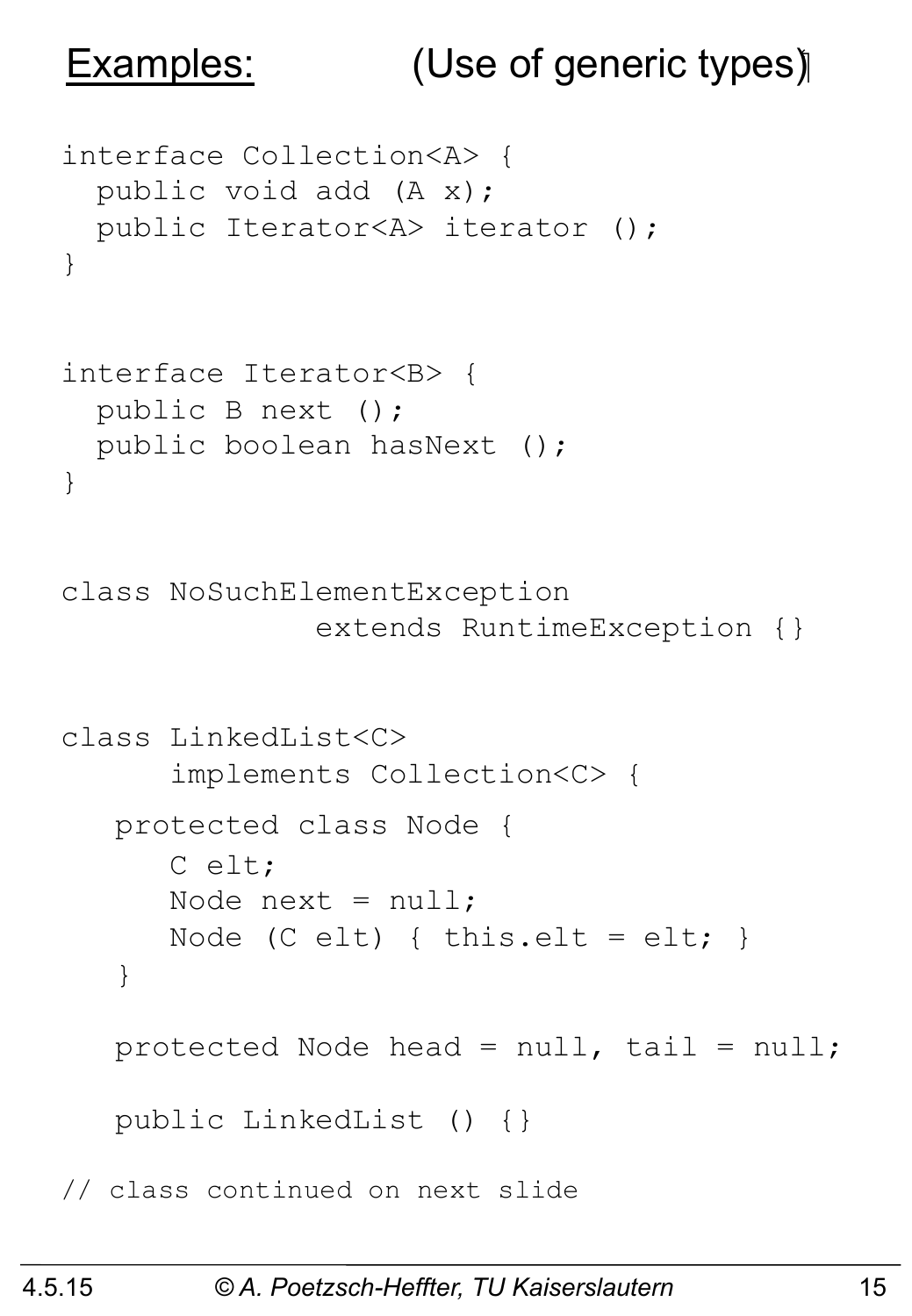```
 public void add (C elt) { 
      if (head == null) {
         head = new Node(elt);
         tail = head;
       } else { 
         tail.next = new Node(elt);
         tail = tail.next; } 
    }
```

```
 public Iterator<C> iterator () { 
       return new Iterator<C> () { 
          protected Node ptr = head; 
          public boolean hasNext () { 
             return ptr != null; 
 } 
          public C next () { 
             if (ptr != null) { 
               C elt = ptr.elt;
                ptr = ptr.next; 
                return elt; 
             } else { 
                throw new 
                  NoSuchElementException (); 
 } 
 } 
       }; 
 } 
} // end of class LinkedList<C>
```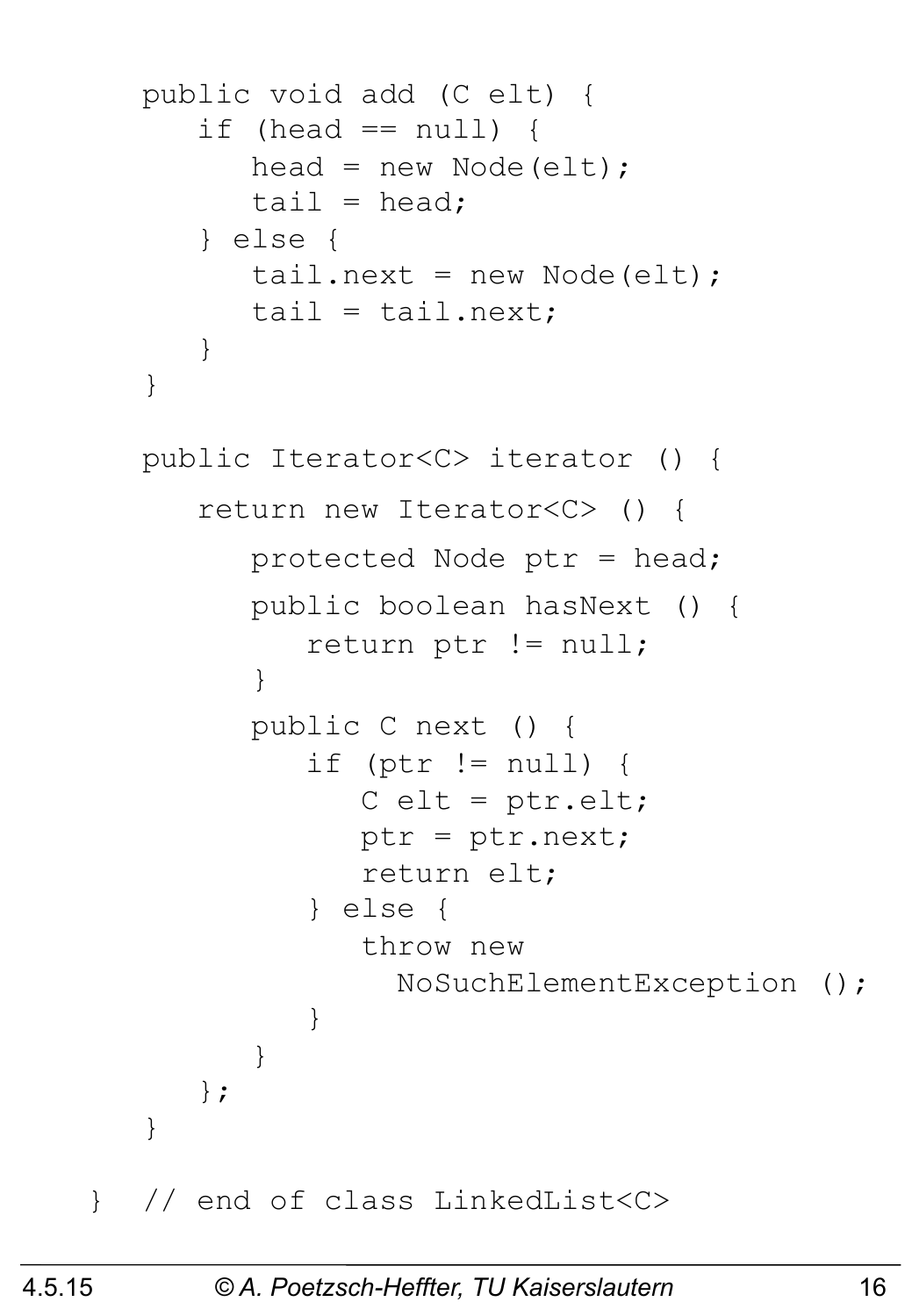```
class Test { 
   public static void main (String[] a) { 
     LinkedList<String> ys = 
                   new LinkedList<String>(); 
     ys.add("zero"); 
     ys.add("one"); 
    String y = ys.iterator() .next();
   } 
}
```
#### Generic methods:

Similar to type declarations, method declarations can as well be parameterized.

## Example:

```
interface SomeCollection<A> 
                 extends Collection<A> { 
      public A some(); 
} 
class Collections { 
   public static <A,B> Pair<A,B> somepair( 
                           SomeCollection<A> xa, 
                          SomeCollection<B> xb ){ 
     return new Pair<A,B>(xa.some(),xb.some()); 
   } 
}
```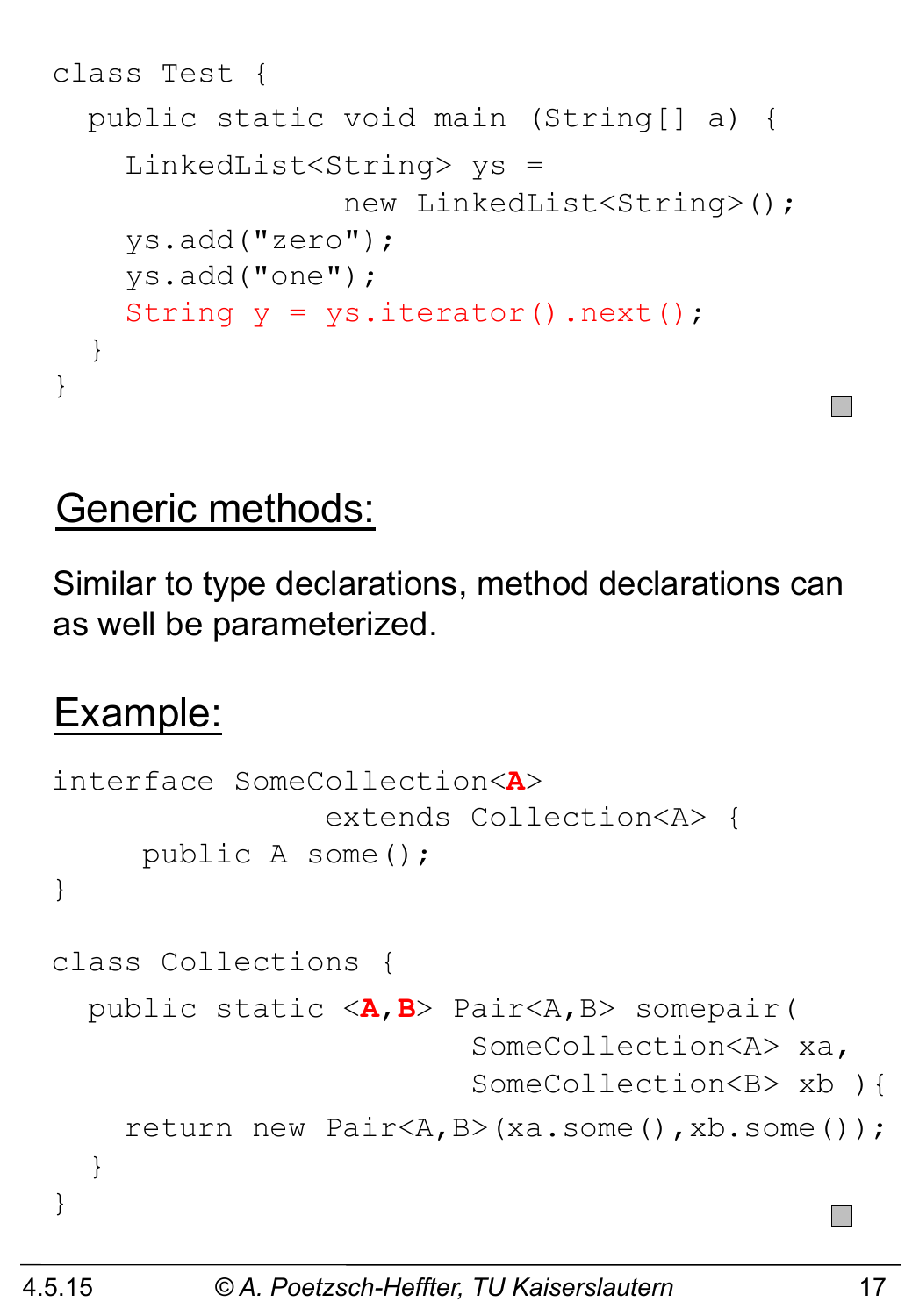Type parameters of methods are not instantiated at object creation time, but inferred at invocation sites.

#### New Features of Java 5:

Together with generic types other new features were introduced in Java 5:

- boxing and unboxing of primitive types
- new forms of loops (foreach)
- methods with a variable number of arguments
- enumerated types
- assertions

#### Example:

```
List<Integer> ints = Arrays.asList(1,2,3);
int s = 0;
for( int n : ints ) { s += n; }
assert s == 6;
```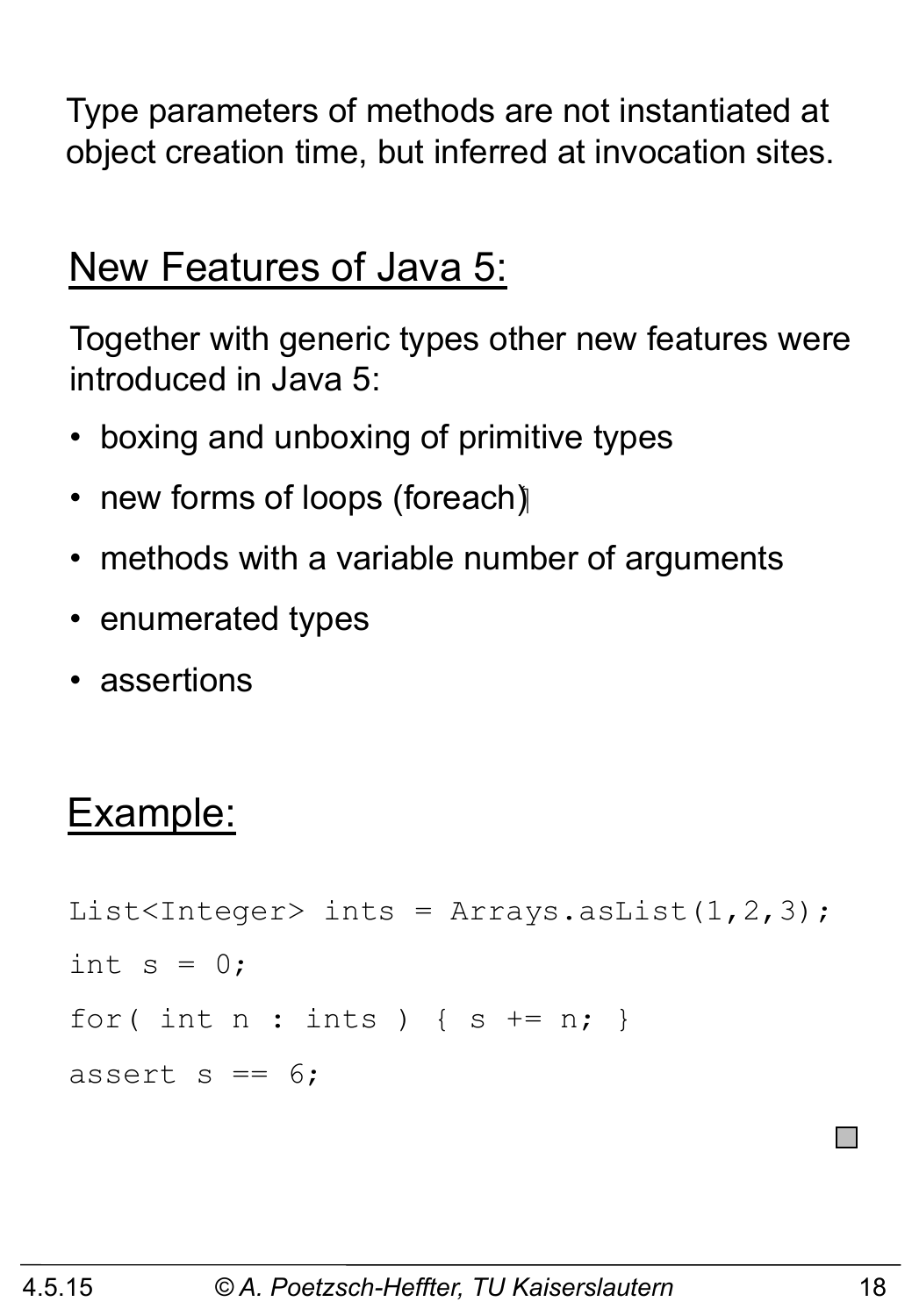# Remark:

- Although the introduction of type parameters seems to be only a small extension, the resulting type system and its rules become quite complex.
- Generic types and methods are simple examples for generic software components.

#### Subtype Relation on Generic Types:

#### Subtype relation is declared or by wildcards:

LinkedList<A> implements Collection<A>

SomeCollection<A> extends Collection<A>

Byte implements Comparable<Byte>

<A extends Comparable<A>>

List<Float> is subtype of List<? extends Number>

#### The subtype relation between actual type parameters does not carry over to the instantiated types:

LinkedList<String>  $\leftarrow$  LinkedList<Object>

That is, type parameters are invariant.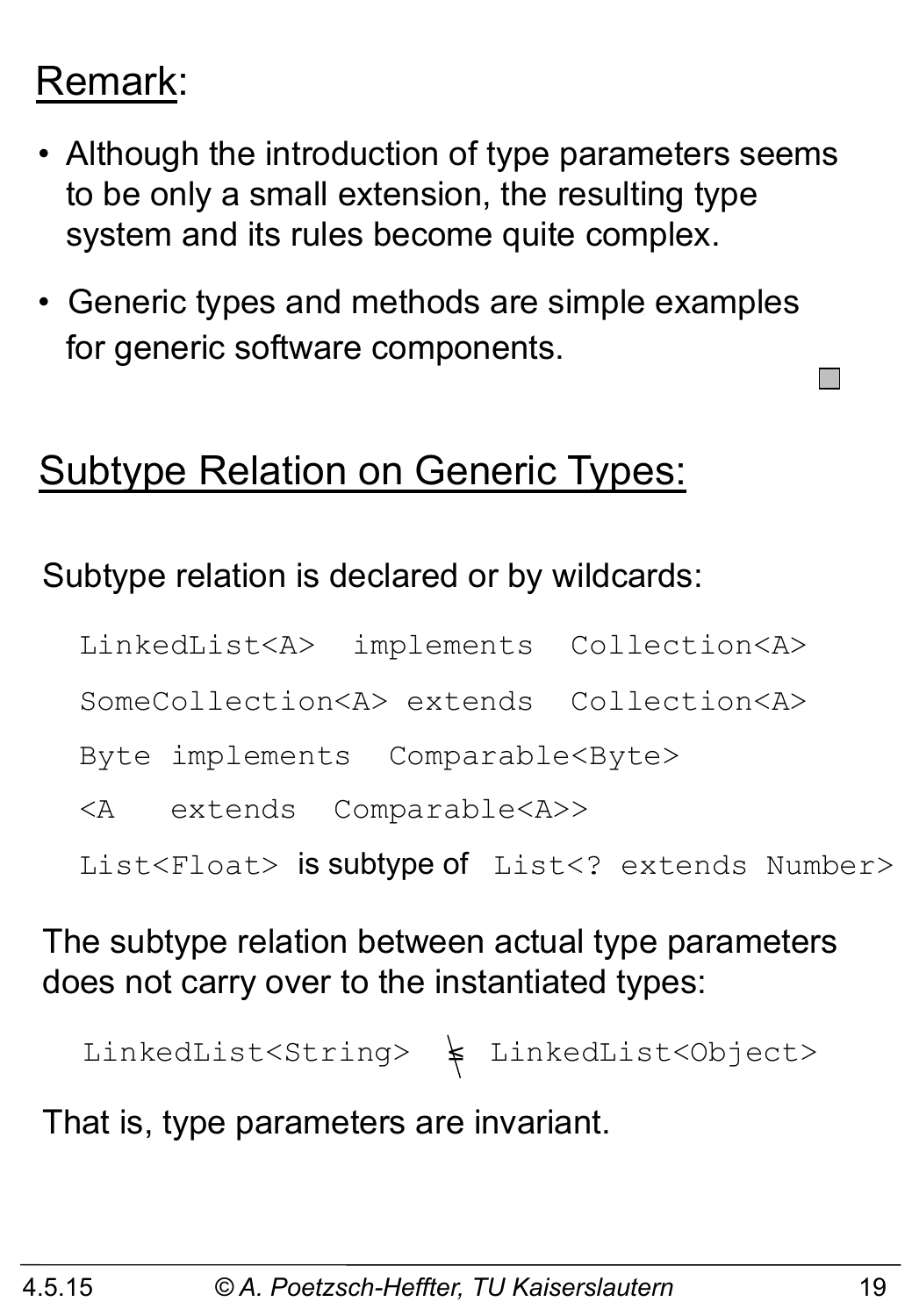# **Example: (Subtype relation)**

The following example shows why equality is required for actual type parameters:

```
class Loophole { 
   public static String loophole (Byte y) { 
     LinkedList<String> xs = 
                    new LinkedList<String>(); 
    LinkedList<Object> ys = xs;
                    // compilation error 
     ys.add(y); 
     return xs.iterator().next(); 
   } 
}
```
Unlike with arrays, the types of the actual parameters for an object type are not available at runtime. Thus, a dynamic check is not possible.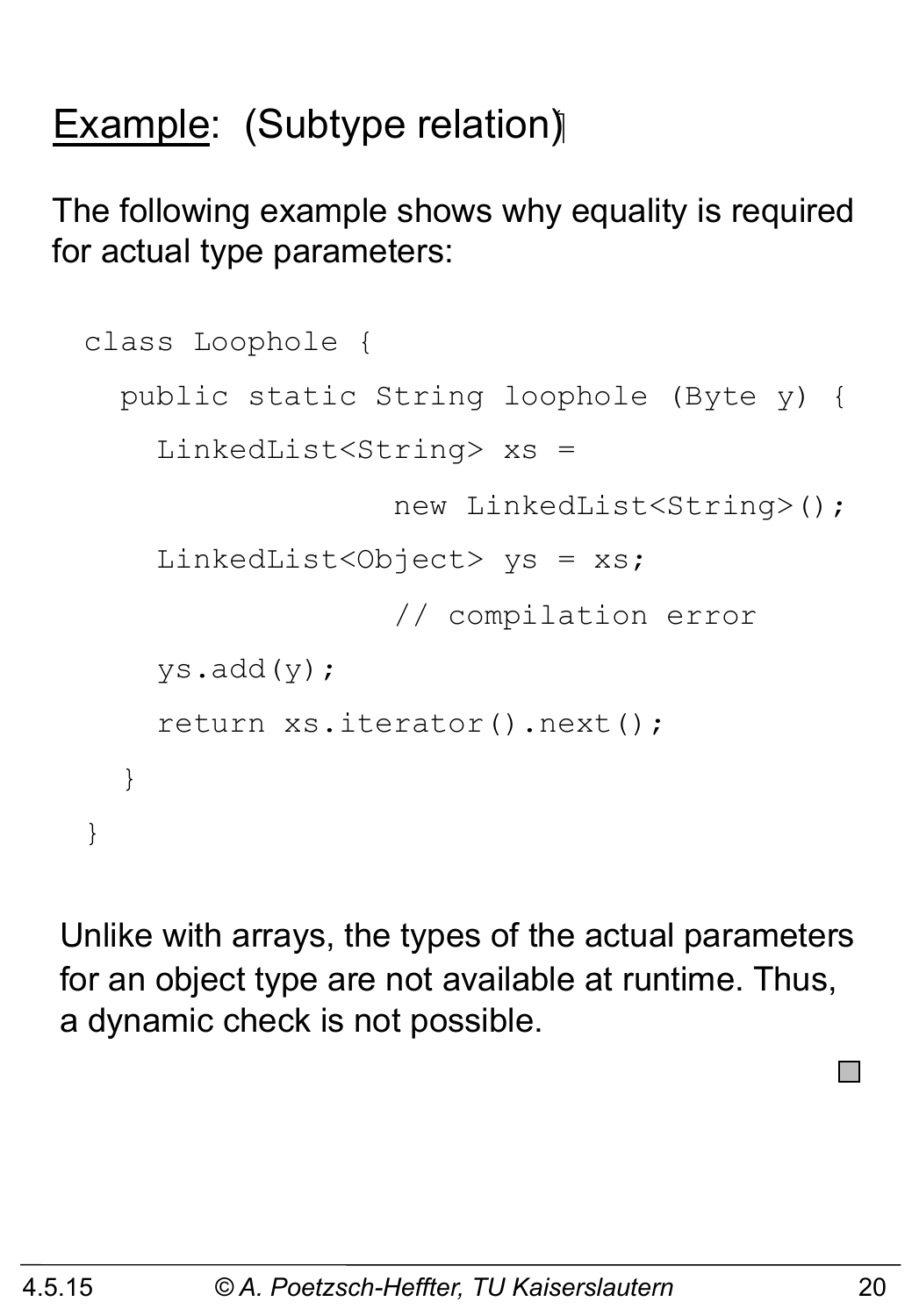#### Wildcard with "extends":

```
interface Collection<E> { 
 ... 
    public boolean addAll( 
          Collection<? extends E> c);
 ... 
}
```

```
List<Number> nums = new ArrayList<Number>();
List<Integer> ints = Arrays.asList(1,2);
List<Double> dbls = Arrays.asList(2.7,3.1); 
nums.addAll(ints); 
nums.addAll(dbls); 
assert nums.toString().equals("[1, 2, 2.7, 3.1]'");
```
#### Wildcards may appear in variable declarations:

```
List<? extends Number> nums2 = ints;
Number n = nums2.get(0);nums2.add( 3 ); //compile-time error!
```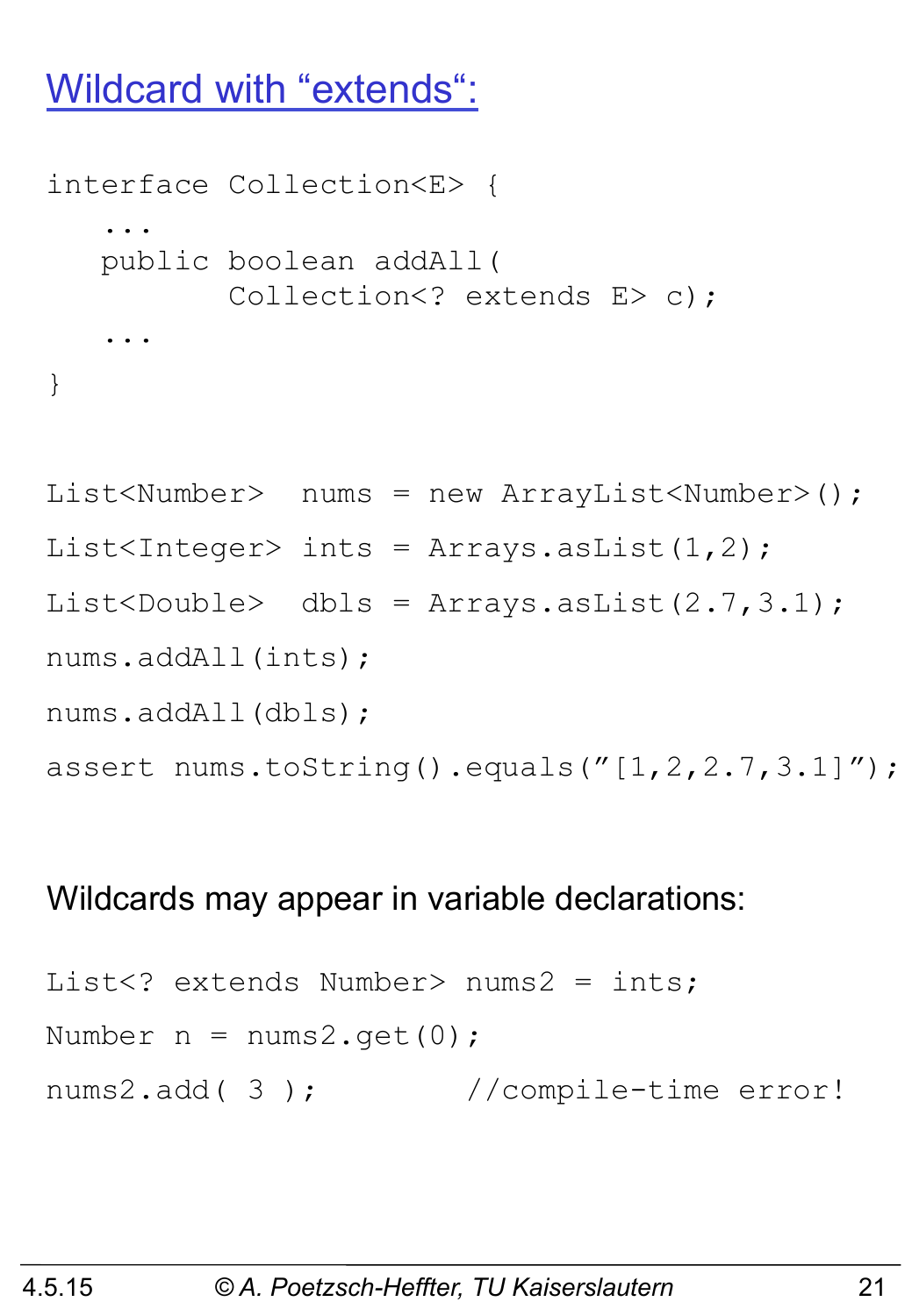#### Wildcard with "super":

#### The class Collections contains the following method:

```
public static <T> void copy( 
                        List<? super T> dst,
                        List<? extends T> src ) {
    for( T elem: src ) { 
       dst.add( elem ); 
} }
```
#### Usage:

List<Object> objs = Arrays.<Object>asList(2,3.1,"four"); List<Integer> ints = Arrays.asList(5,6); Collections.copy(objs, ints); assert objs.toString().equals("[5,6,four]");

#### The type parameter can as well be given explicitly:

```
Collections.<Object>copy(objs, ints); 
Collections.<Number>copy(objs, ints); 
Collections.<Integer>copy(objs, ints);
```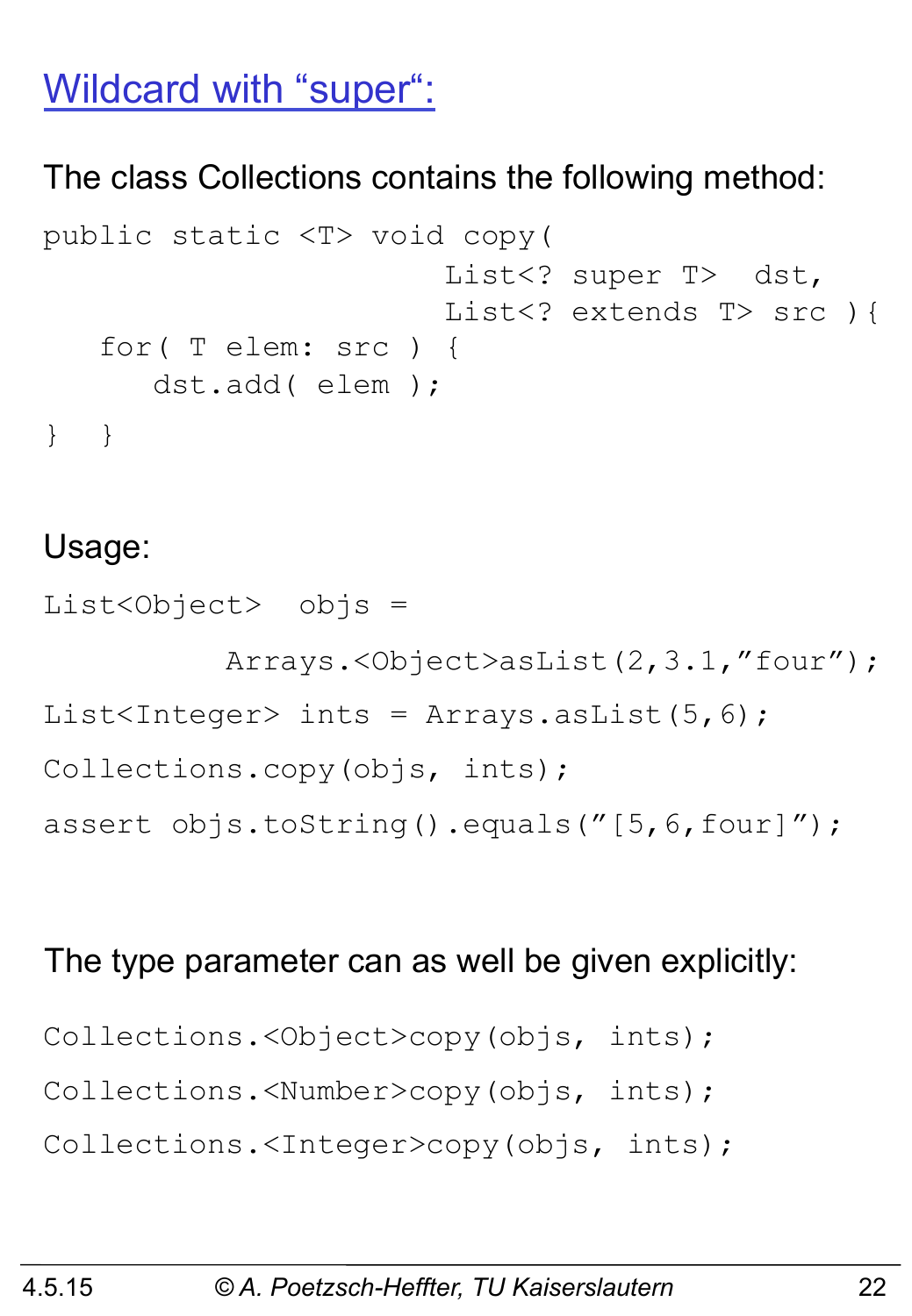#### Remark:

*The Get and Put principle:* 

Use an extends wildcard when you only get values out of a structure,

use a super wildcard when you only put values into a structure,

don't use a wildcard when you both get and put.

Bounds for Type Parameters:

Java enables to restrict a type parameter *A* at the declaration of A by so-called *bounds*. The bound requires that

*A* is a subtype of some given type *T*.

Bounds are declared together with the type variable:

<A extends T>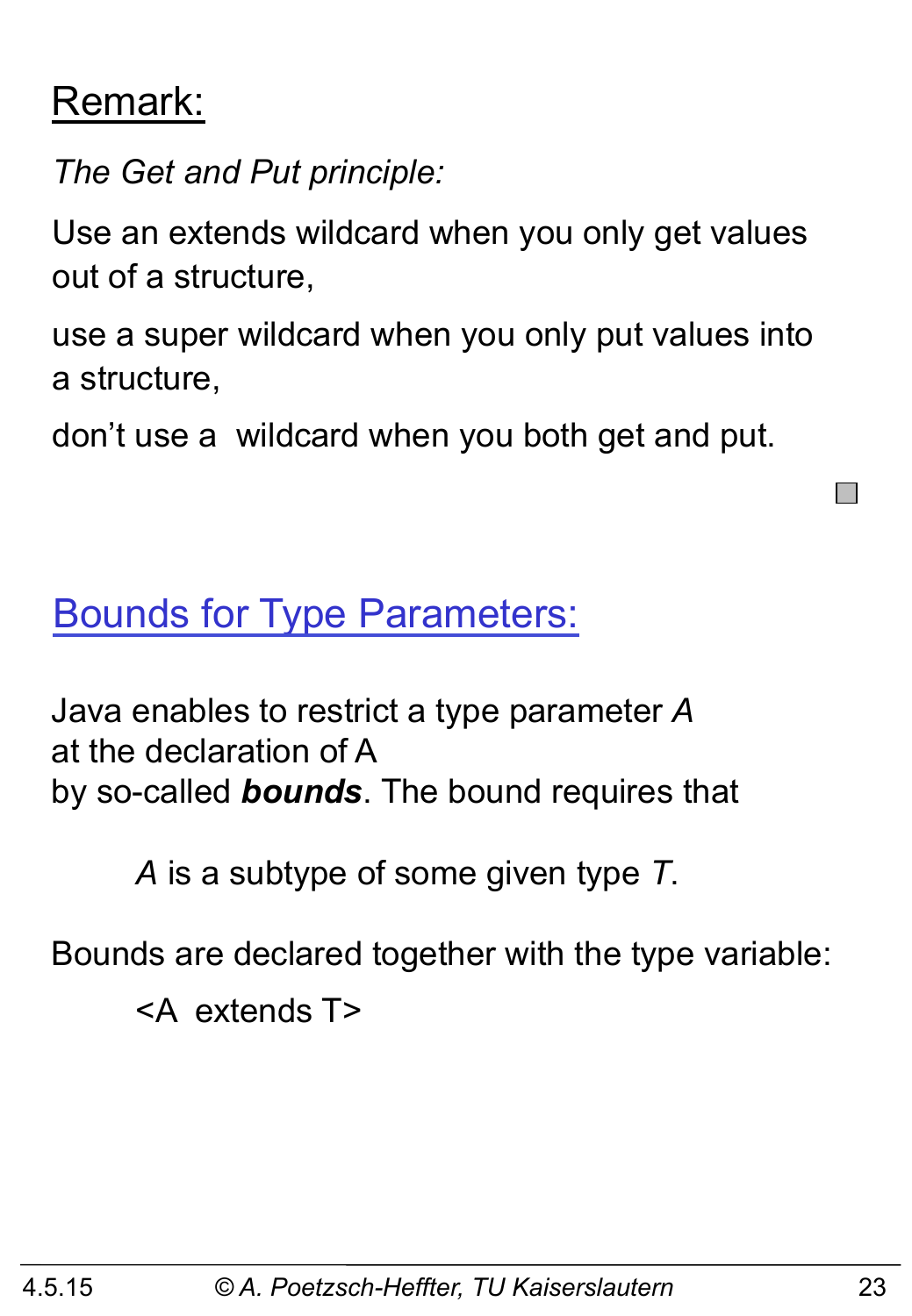Example: (Bounded type parameters/classes)

```
import java.util.*; 
public abstract 
class SortableList
       <E extends Comparable<E>> 
       extends AbstractList<E> { 
   public void sort(){ /* ... */ } 
   public boolean isSorted() { 
     if( isEmpty() ) { 
       return true; 
     } else { 
      Iterator<E> it = iterator();
      E elem1 = it.next();
       while( it.hasNext() ) { 
         E elem2 = it.next();
          if( elem1.compareTo(elem2) > 0 ){ 
                  return false; 
 } 
         \text{elem1} = \text{elem2}; } 
       return true; 
     } 
} }
```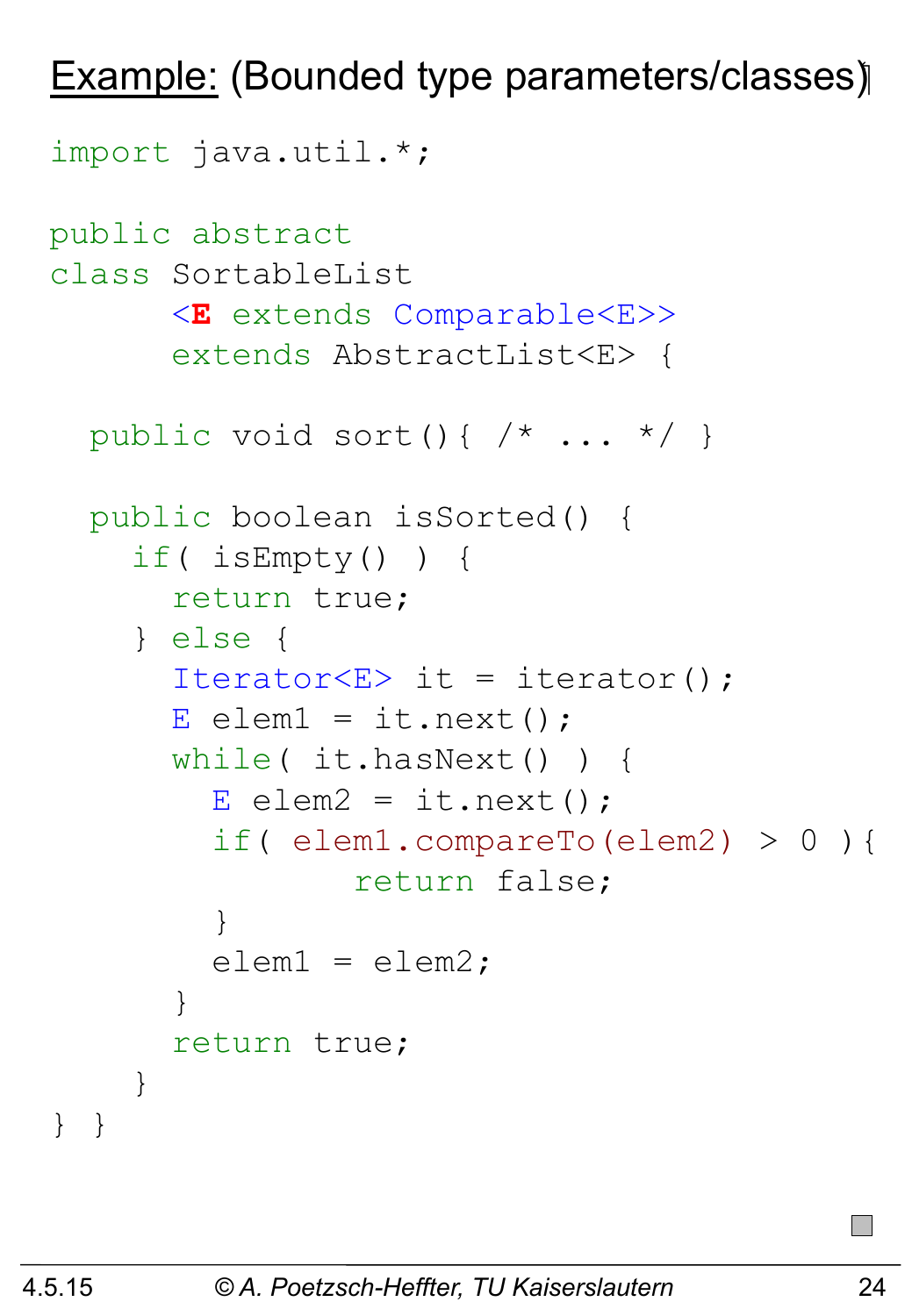#### Example: (Bounded type parameters/methods)

```
interface Comparable<A> { 
   public int compareTo (A that);
} 
class Byte implements Comparable<Byte> { 
    private byte value; 
    public Byte (byte value) { 
      this.value = value; 
    } 
   public byte byteValue () { return value; }
    public int compareTo (Byte that) { 
      return this.value - that.value; 
    } 
} 
class Collections { 
   public static <A extends Comparable<A>> 
     A max (Collection<A> xs) { 
       Iterator<A> xi = xs.iterator(); 
      A w = x i.next();
       while (xi.hasNext()) { 
        A x = x i.next();
         if (w.\text{compareTo}(x) < 0) w = x; } 
      return w; 
} }
```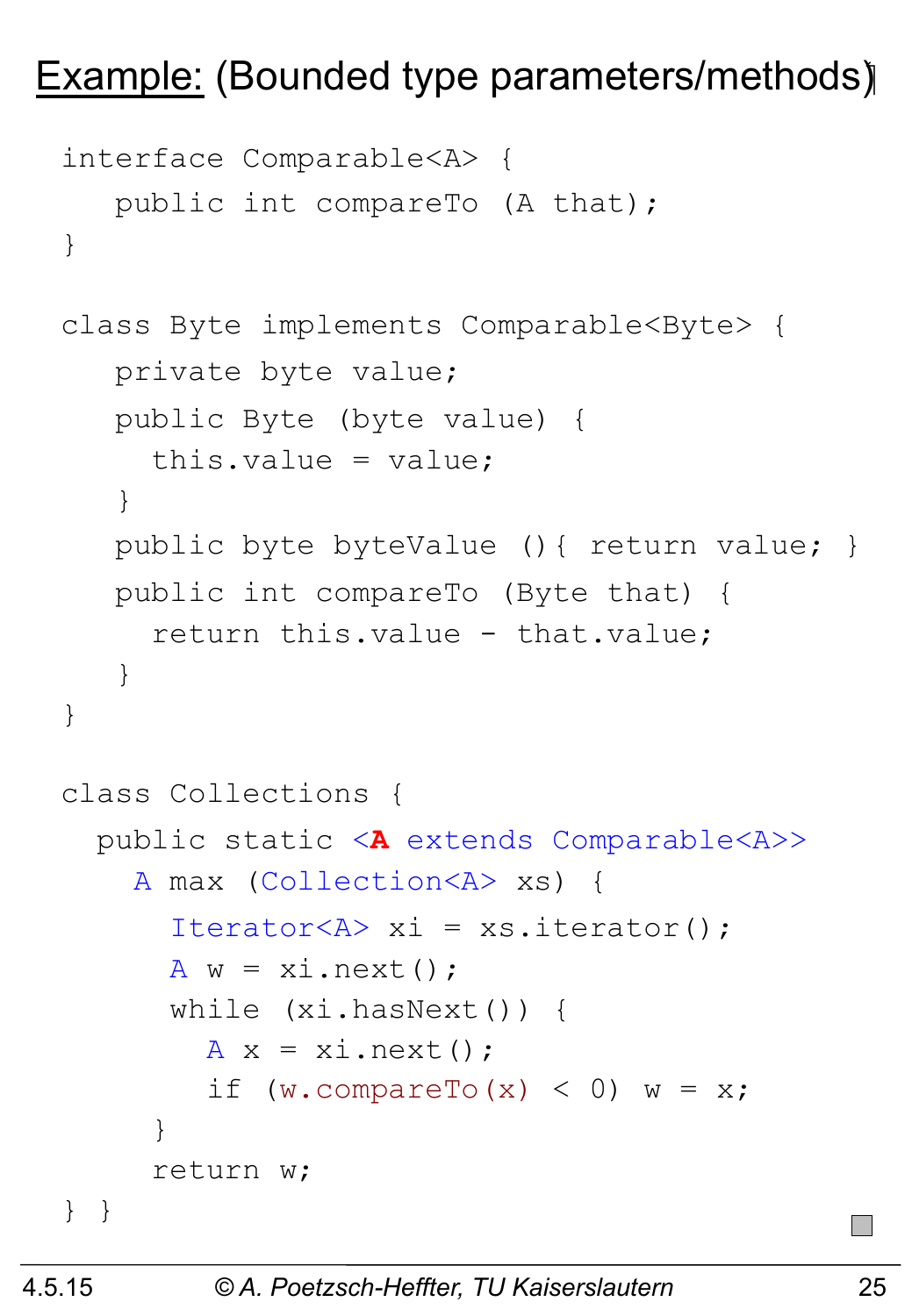# Implementation of Generic Types in Java:

Parametric types can be translated by raw types. Such an implementation is based on:

- Parameter erasure:
	- Erase the type parameters
	- Use of type Object instead of type variables
	- Use of appropriate casts
- Bridge methods:
	- If a subclass instantiates a type variable of a superclass, it may be required to add further methods with an appropriate signature.

#### Example: (Erasure, bridge methods)

By means of parameter erasure and introduction of bridge methods, the above example results in the following: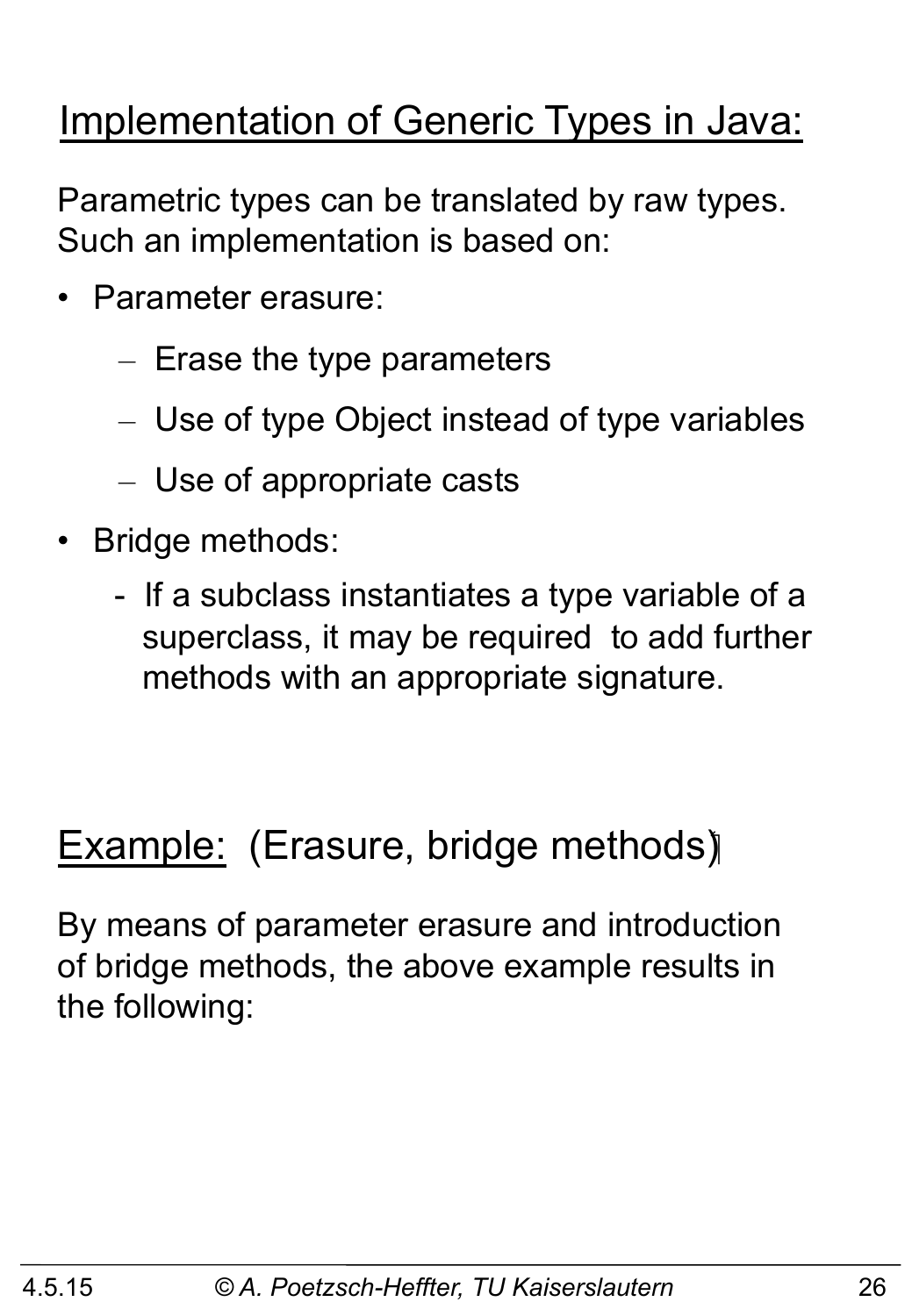```
interface Comparable { 
   public int compareTo (Object that); 
}
```

```
class Byte implements Comparable { 
   private byte value; 
   public Byte (byte value) { 
    this.value = value;
   } 
   public byte byteValue () { 
     return value; 
   } 
   public int compareTo (Byte that) { 
    return this.value - that.value;
   } 
   public int compareTo (Object that) { 
    return this.compareTo((Byte)that);
   } 
}
```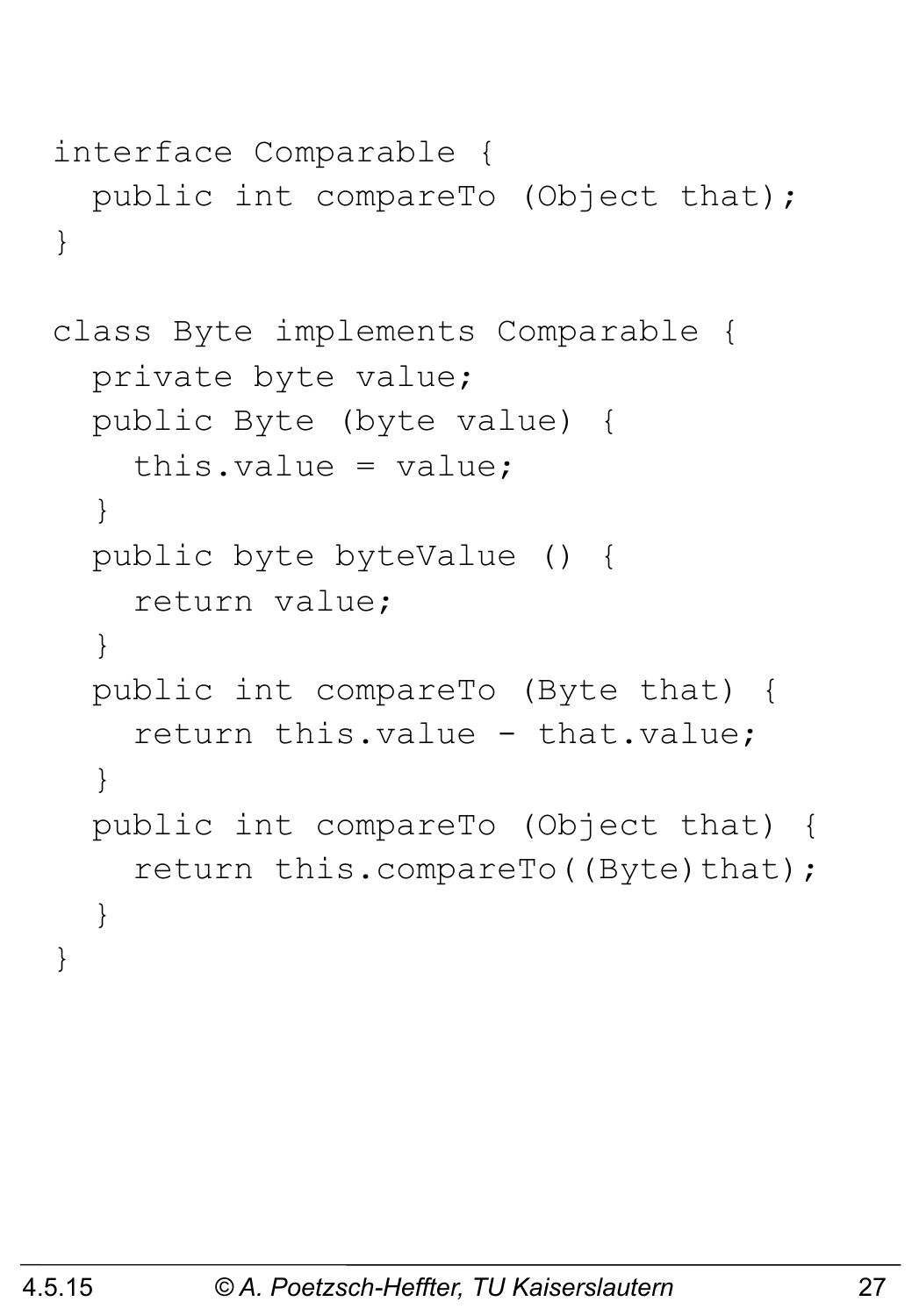```
class Collections { 
 public static 
  Comparable max(Collection xs) { 
   Iterator xi = xs.iterator();
   Comparable w = (Compact)xi.next();
    while (xi.hasNext()) { 
     Comparable x = (Compact)xi.next();
     if (w.\text{compareTo}(x) < 0) w = x; } 
    return w; 
  } 
}
```
To handle type parameters that are only used in return types, Java 5 supports covariant overriding: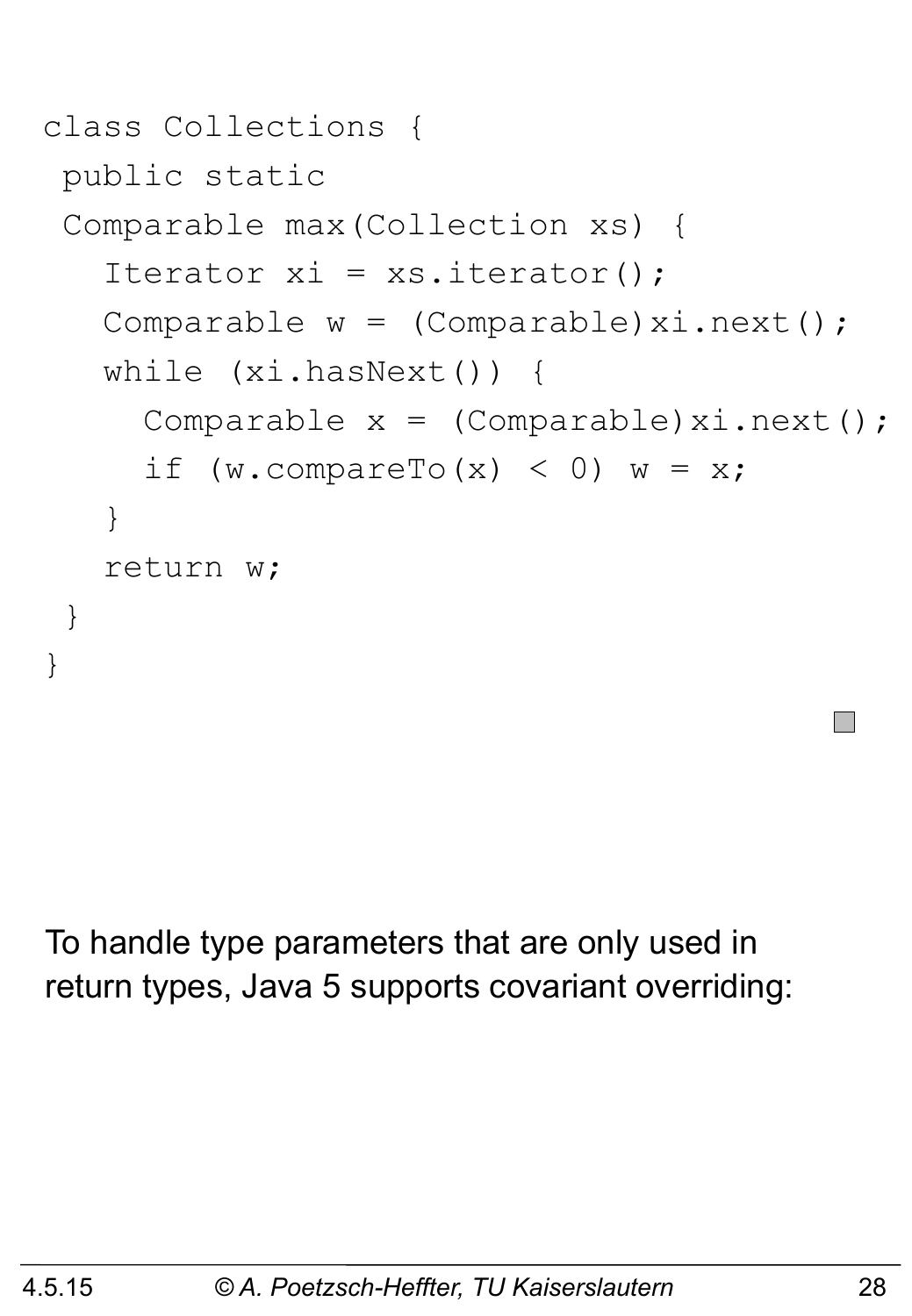```
class Interval 
       implements Iterator<Integer> { 
   private int i, n; 
   public Interval (int l, int u) { 
     i=1; n=u; public boolean hasNext () { 
     return (i \leq n); public Integer next () { 
      return new Integer(i++); } 
}
```
Parameter erasure yields the following class where *next* has a more specific result type than *next* in Iterator:

```
class Interval implements Iterator { 
   private int i, n; 
   public Interval (int l, int u) { 
     i=1; n=u; public boolean hasNext () { 
     return (i \leq n); public Integer next(){ 
      return new Integer(i++); } 
}
```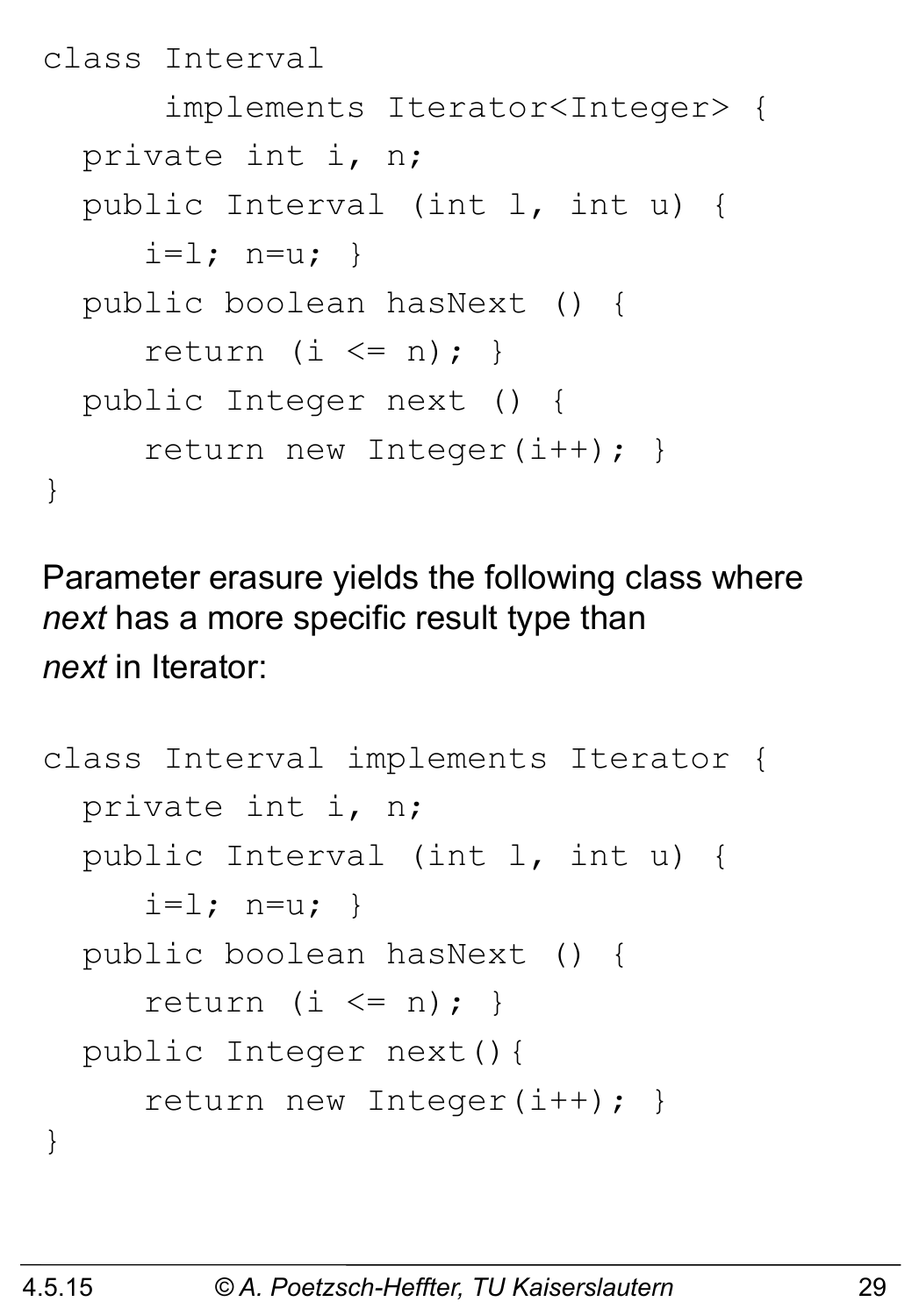#### Specification of Type Systems, Semantics and Soundness

Discussed based on the paper:

Atsushi Igarashi, Benjamin Pierce, Philip Wadler: *Featherweight Java: A Minimal Core Calculus for Java and GJ*, ACM Transactions on Programming, Languages and Systems, Vol. 23, No. 3, 2001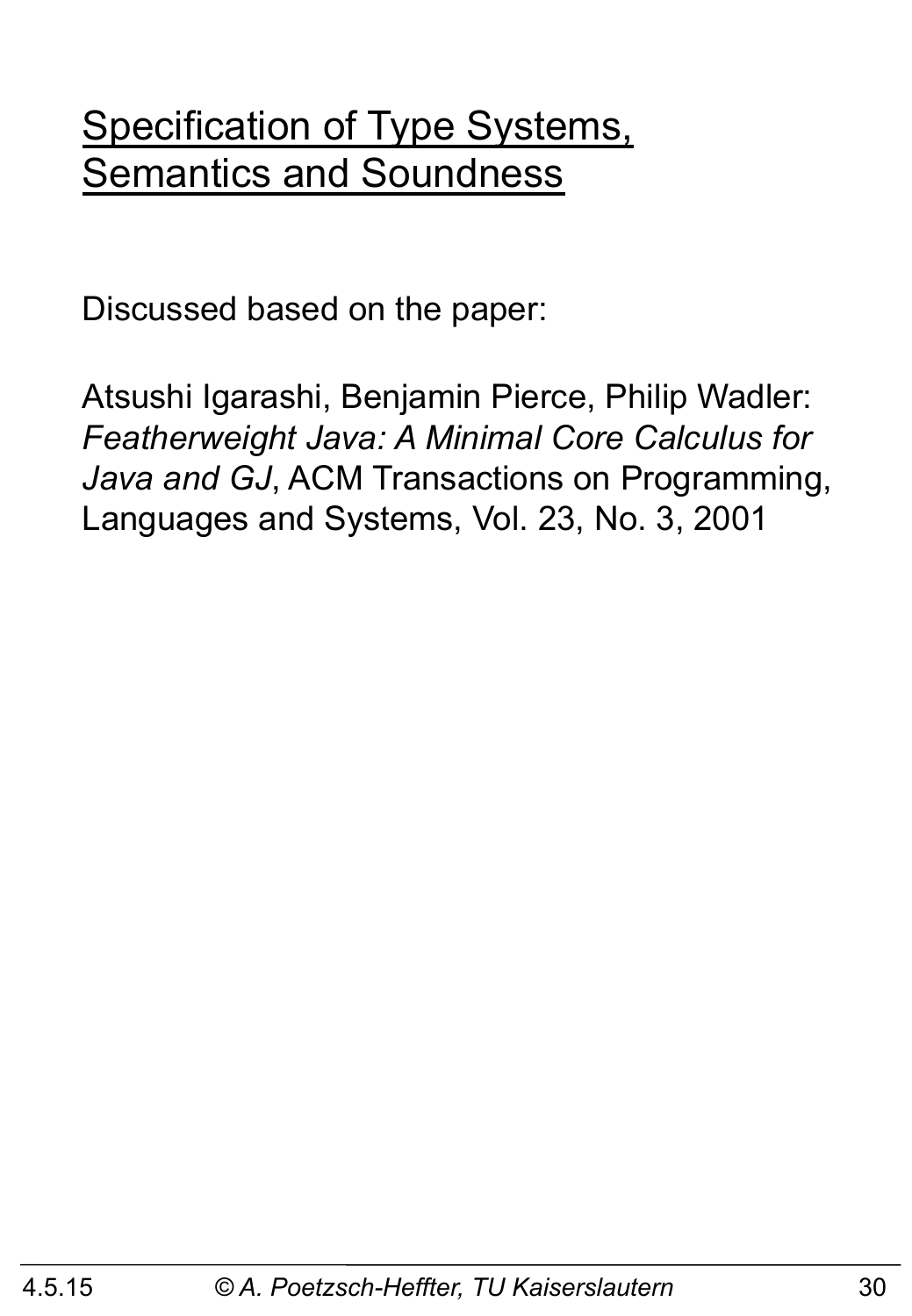# **3.4 Virtual Types**

Instead of parameterization of types, specialization can be used. This results in another kind of genericity:

```
class Vector { 
   typedef ElemType as Object; 
   void addElement( ElemType e ){ ... } 
   ElemType elementAt{ int index ){ ... } 
} 
class PointVector extends Vector { 
   typedef ElemType as Point;
```
}

ElemType is called a *virtual* type. In subclasses, virtual types can be overridden with subtypes.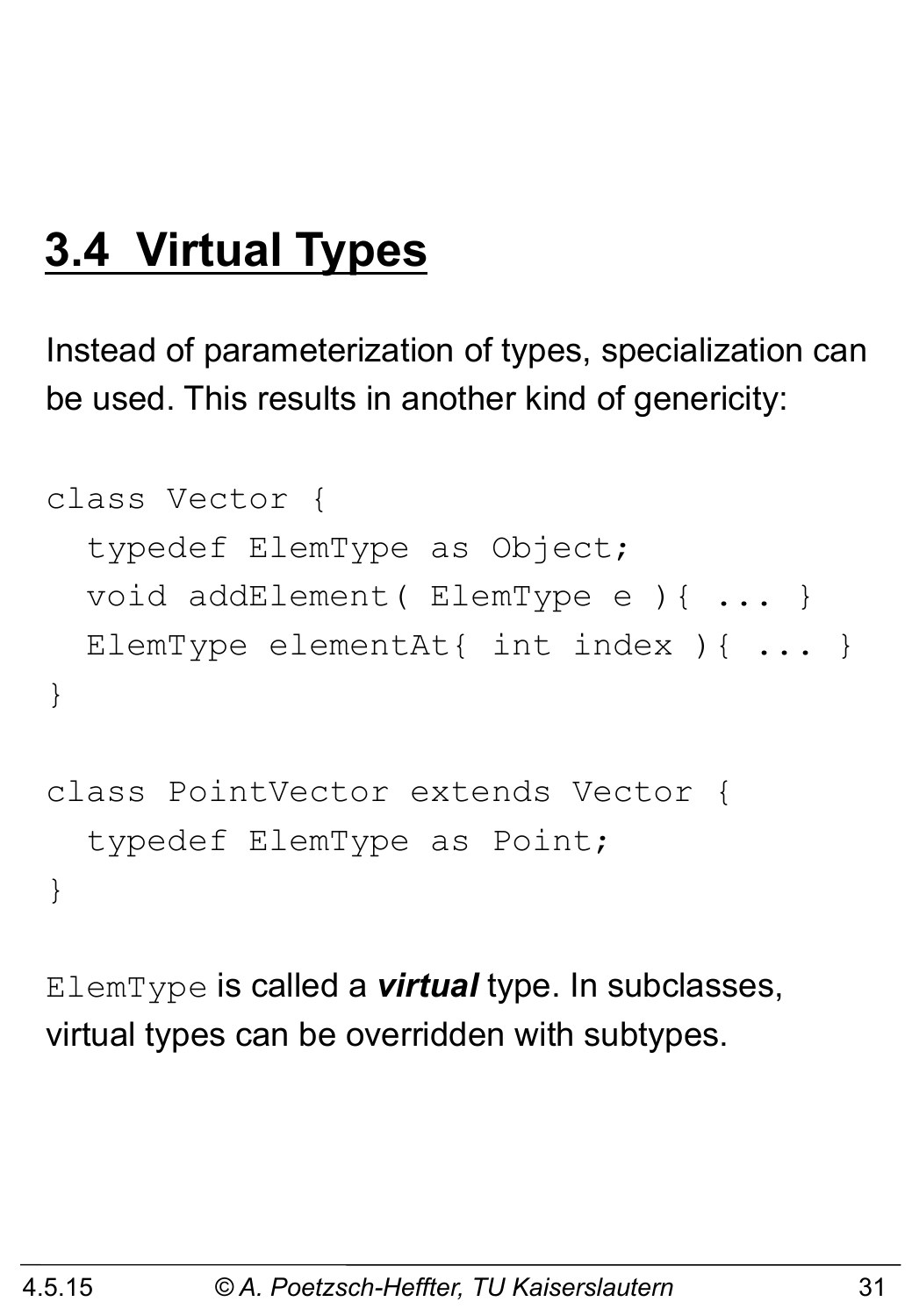In the following, we consider an extension of Java with virtual types.

Literature:

Kresten Krab Thorup: Genericity in Java with Virtual Types. European Conference on Object-Oriented Programming, 1997

# Aspects of Virtual Types:

A. It is not necessary to distinguish between parametric types and "normal" types:

```
interface IteratorOfObject { 
   typedef A as Object; 
   public A next(); 
   public boolean hasNext(); 
} 
interface CollectionOfObject { 
   typedef A as Object; 
   typedef IteratorOfA as IteratorOfObject; 
   public void add(A x); 
   public IteratorOfA iterator(); 
}
```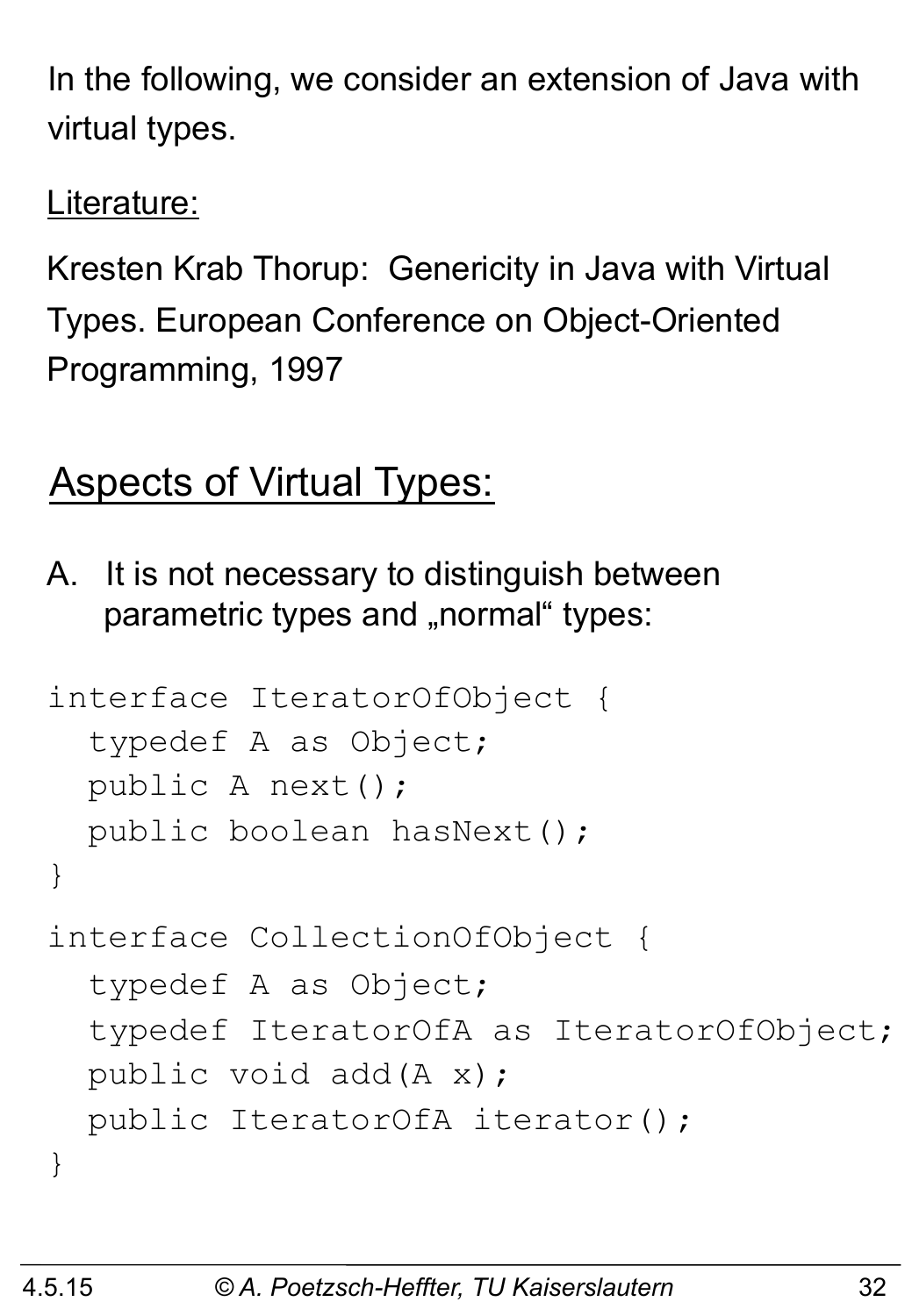```
class NoSuchElementException 
       extends RuntimeException {} 
class LinkedListOfObject 
       implements CollectionOfObject { 
   // inherits virtual types A, IteratorOfA 
   protected class Node { 
      A elt; 
     Node next = null;Node (A elt) { this.elt = elt; }
   } 
   protected Node head = null, tail = null; 
   public LinkedListOfObject () {} 
   public void add (A elt) { 
     ... /* as on slide 3.16 */ }
   public IteratorOfA iterator () { 
      return new IteratorOfA () { 
       ... /* as on slide 3.16 */ };
   } 
}
```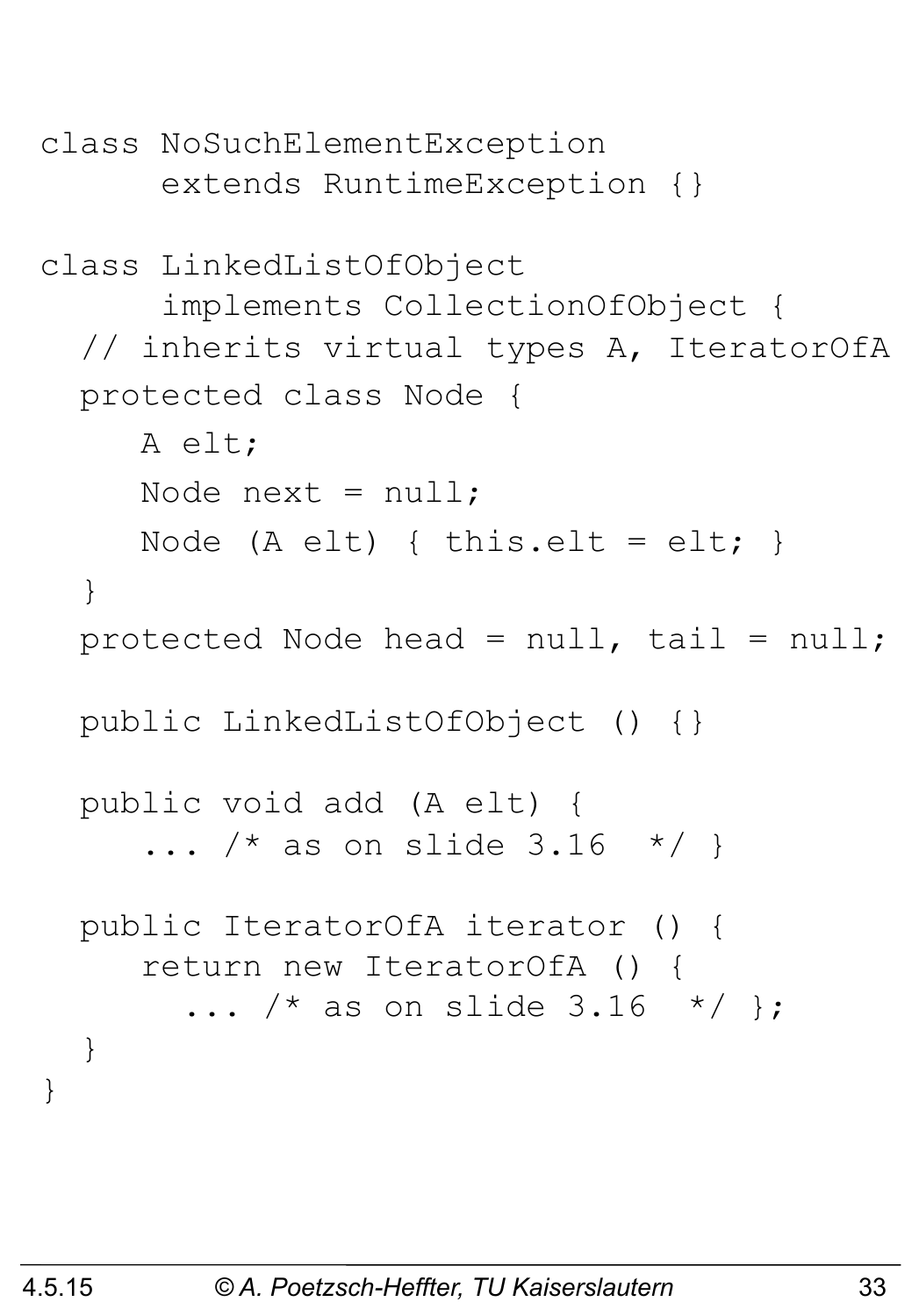```
interface IteratorOfString 
            extends IteratorOfObject { 
   typedef A as String; 
} 
class LinkedListOfString 
       extends LinkedListOfObject { 
   typedef A as String; 
   typedef IteratorOfA as IteratorOfString; 
} 
class Test { 
   public static void main (String[] a) { 
     LinkedListOfString ys = 
                   new LinkedListOfString(); 
     ys.add("zero"); 
     ys.add("one"); 
    String y = ys.iterator() .next();
   } 
}
```
But each instantiation needs its own type declaration.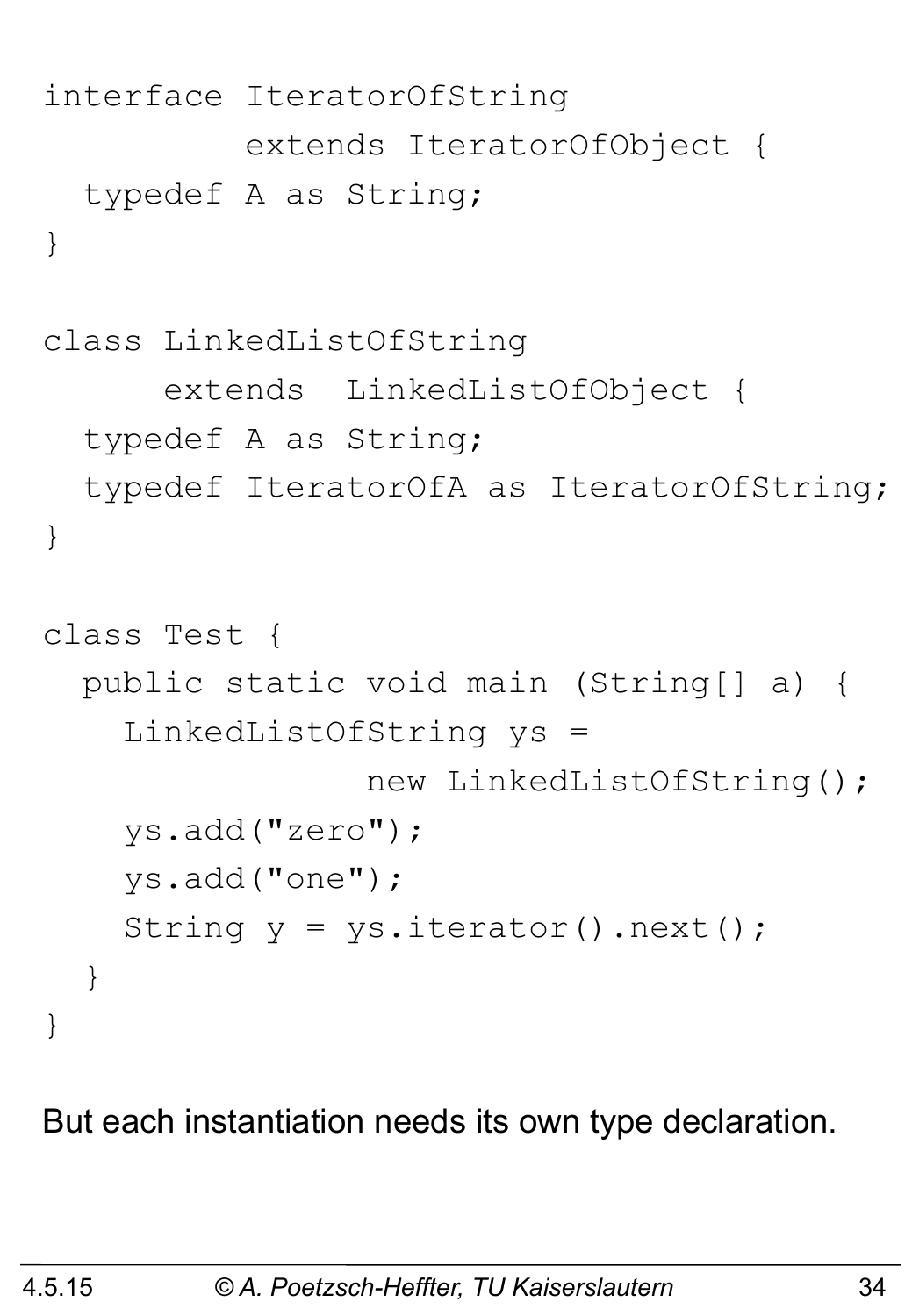B. Subtype relations between generic types can be declared:

 LinkedListOfString is subtype of LinkedListOfObject ;

#### That is, the following fragment is type correct:

```
 LinkedListOfString strl = 
              new LinkedListOfString(); 
LinkedListOfObject obj1 = str1; objl.add( new Object() ); 
 // VirtualTypeCastException
```
The covariance induced by virtual types is captured by dynamic type checking.

- C. Recursive types and the connection with inheritance can be realised in a better way.
- i) Mutual recursion illustrated by the observer pattern: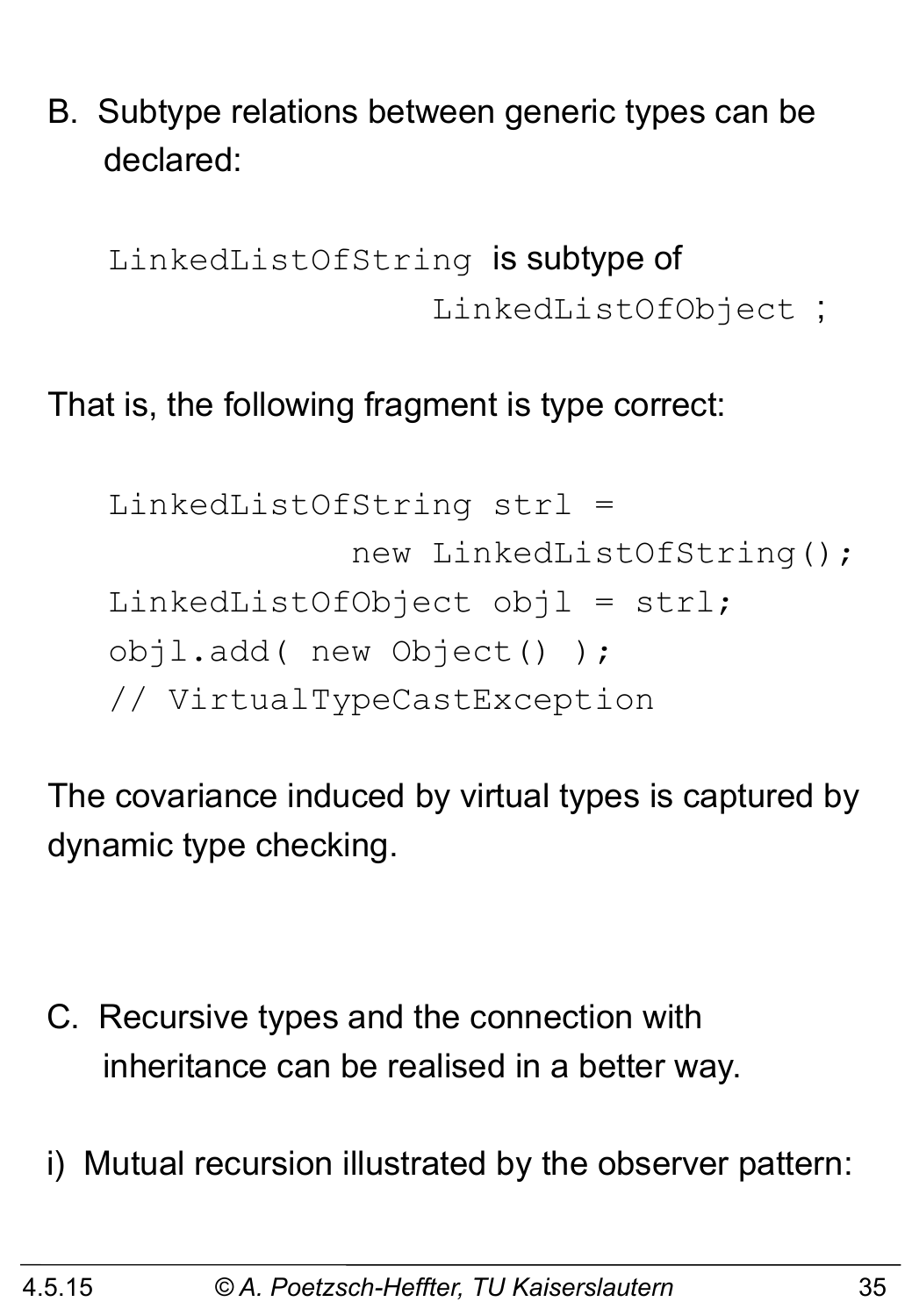```
interface Observer { 
   typedef SType as Subject; 
   typedef EventType as Object; 
   void notify (SType subj,EventType e); 
} 
class Subject { 
   typedef OType as Observer; 
   typedef EventType as Object; 
   OType observers []; 
   notifyObservers (EventType e) { 
     int len = observers.length; 
    for (int i =0;i <len;i++) \uparrow observers [i ].notify(this,e); 
   } 
} 
interface WindowObserver 
            extends Observer { 
   typedef SType as WindowSubject; 
   typedef EventType as WindowEvent; 
} 
class WindowSubject extends Subject { 
   typedef OType as WindowObserver; 
   typedef EventType as WindowEvent; 
 ... 
}
```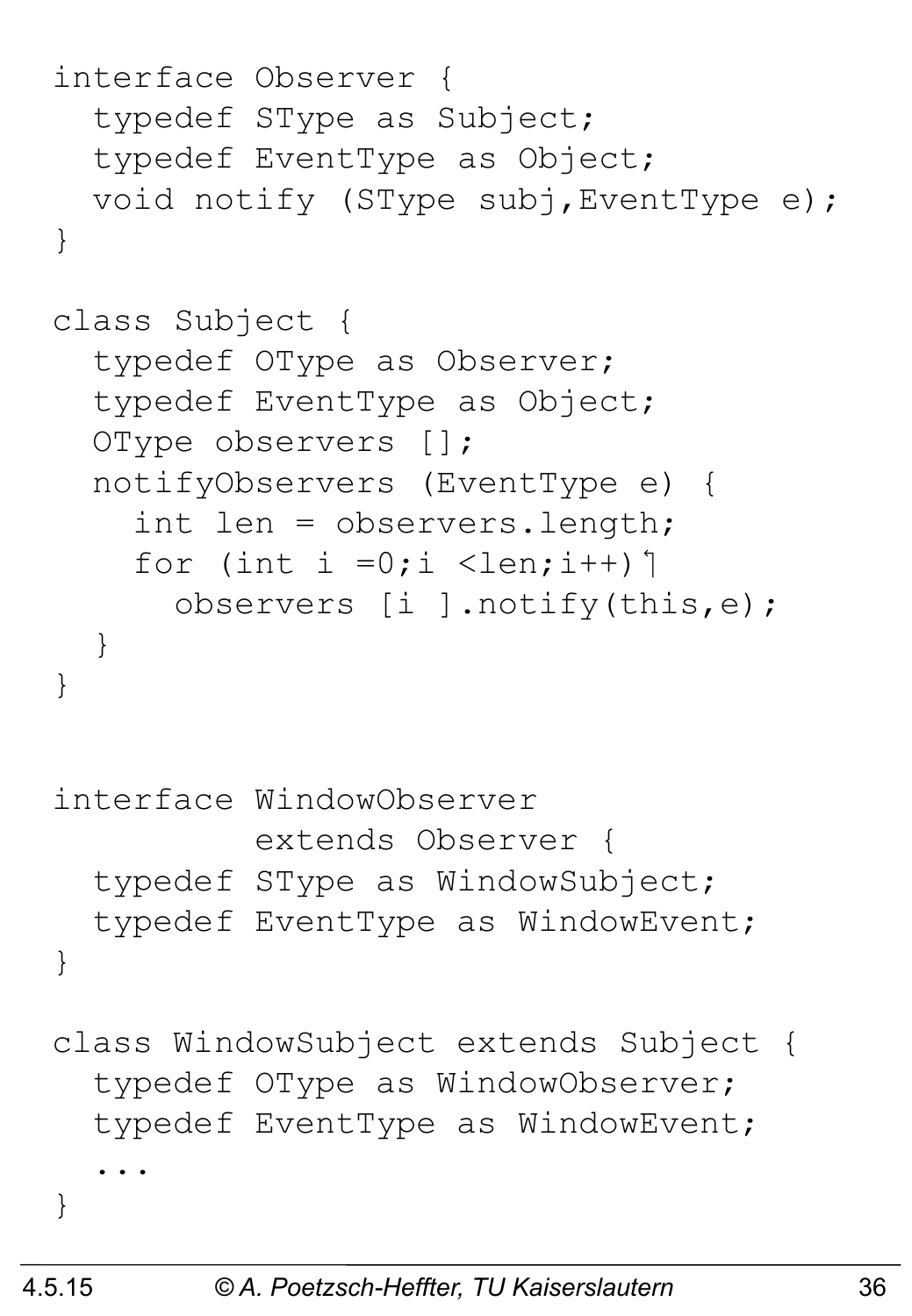ii) Inheritance with recursive occurrences of the declared type:

The declared type K can be designated with  $\sqrt{n}$ This" in the core of its declaration. In this case, all these occurrences are interpreted as occurrences of SUBK in a subclass SUBK, and respectively in further subtypes:

```
class SLinkedList { 
    This tail; 
    public This getTail() { return tail; } 
} 
class SLinkedListOfObject extends SLinkedList { 
   typedef Elem as Object; 
   Elem head; 
   public Elem getHead() { return head; } 
} 
class SLinkedListOfString 
       extends SLinkedListObject { 
   typedef Elem as String;
```

```
 // SLinkedListOfString.getTail
```

```
 // yields SLinkedListOfString
```
}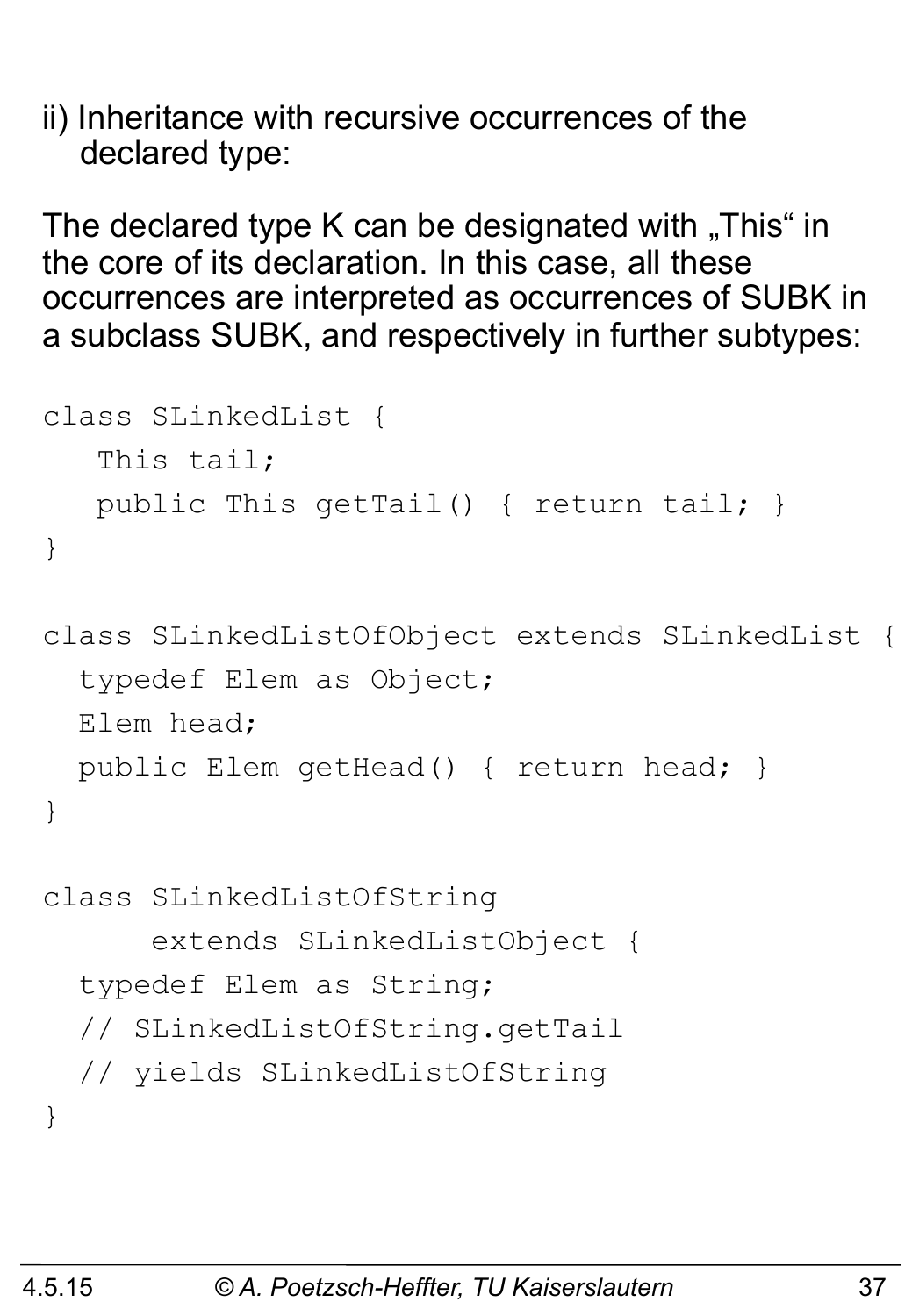# Discussion of Virtual Types:

#### Advantages:

- A new relation between types is not necessary (only "is subtype of", not "is type instance of")
- Subtype relation between "parametric" and "instantiated" types is possible.
- Recursive dependencies can be handled in a more flexible way.

#### Disadvantages:

- Additional dynamic type checks are necessary (especially because of covariant method parameters):
	- Loss of static type checkability
	- Loss of efficiency
- Recursive instantiation (example Byte, slide 3.24 ) is not supported.

# Remark:

• Thorup's proposal allows the declaration of virtual types as subtypes of more than one type, and the distinction of a class type for the instantiation of objects.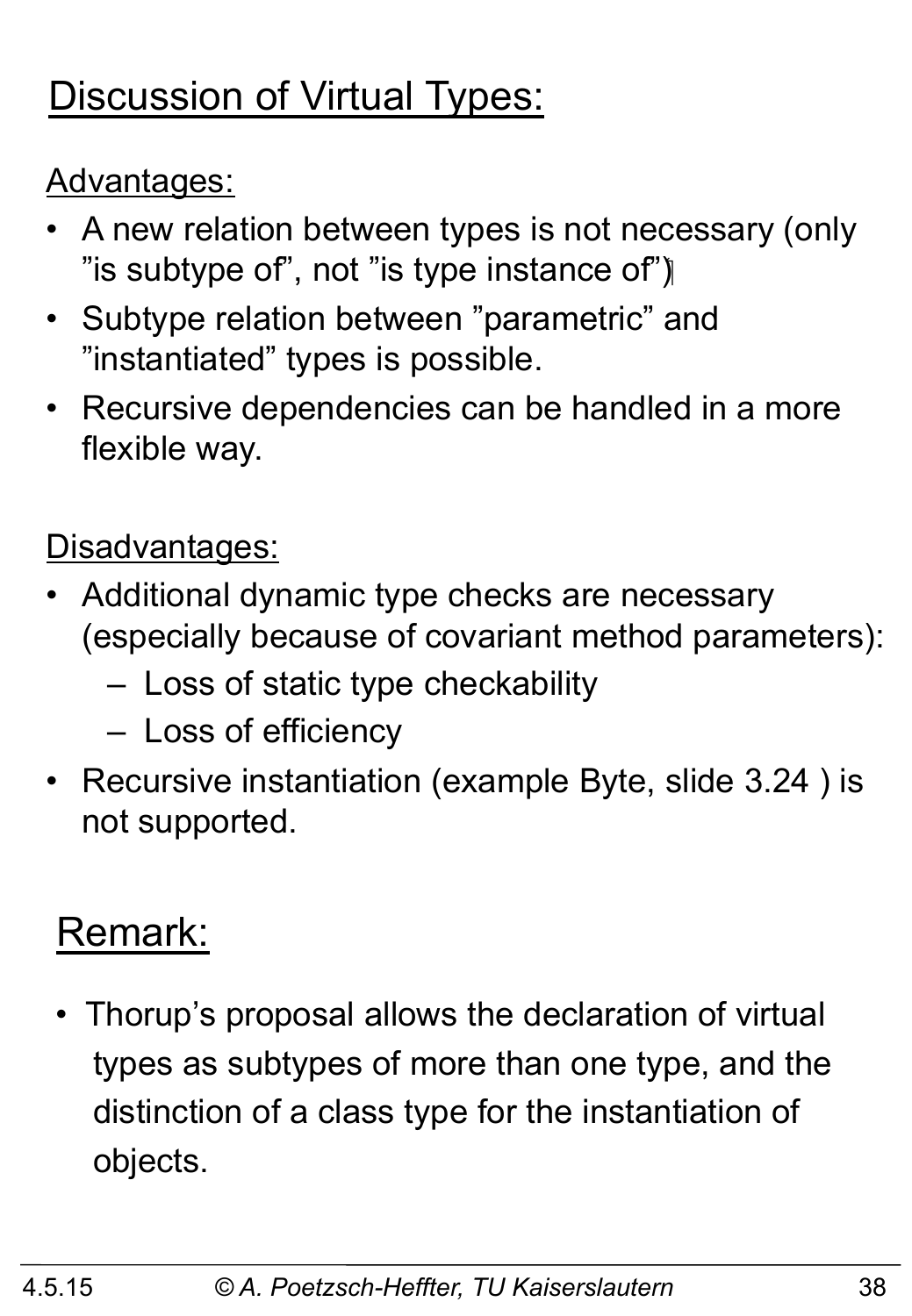• There are several approaches proposing an integration of parametric and virtual types, e.g.: K. Bruce, M. Odersky, P. Wadler: A statically safe alternative to virtual types. European Conference on Object-Oriented Programming, 1998.

# Implementation of Virtual Types:

In the realization of the presented variant, type safety is achieved by introducing dynamic checking.

We distinguish between *primary* and *overriding*  declarations of virtual types.

#### Essential ideas:

- For the realization of a virtual type T, use the type of the primary declaration of T.
- Define a cast method for each primary declaration of a virtual type T. This cast method is overridden in subtypes by overriding declarations.
- Use the cast method for the checking of actual parameters.
- In order to achieve type correctness in the resulting Java programs, introduce further casts.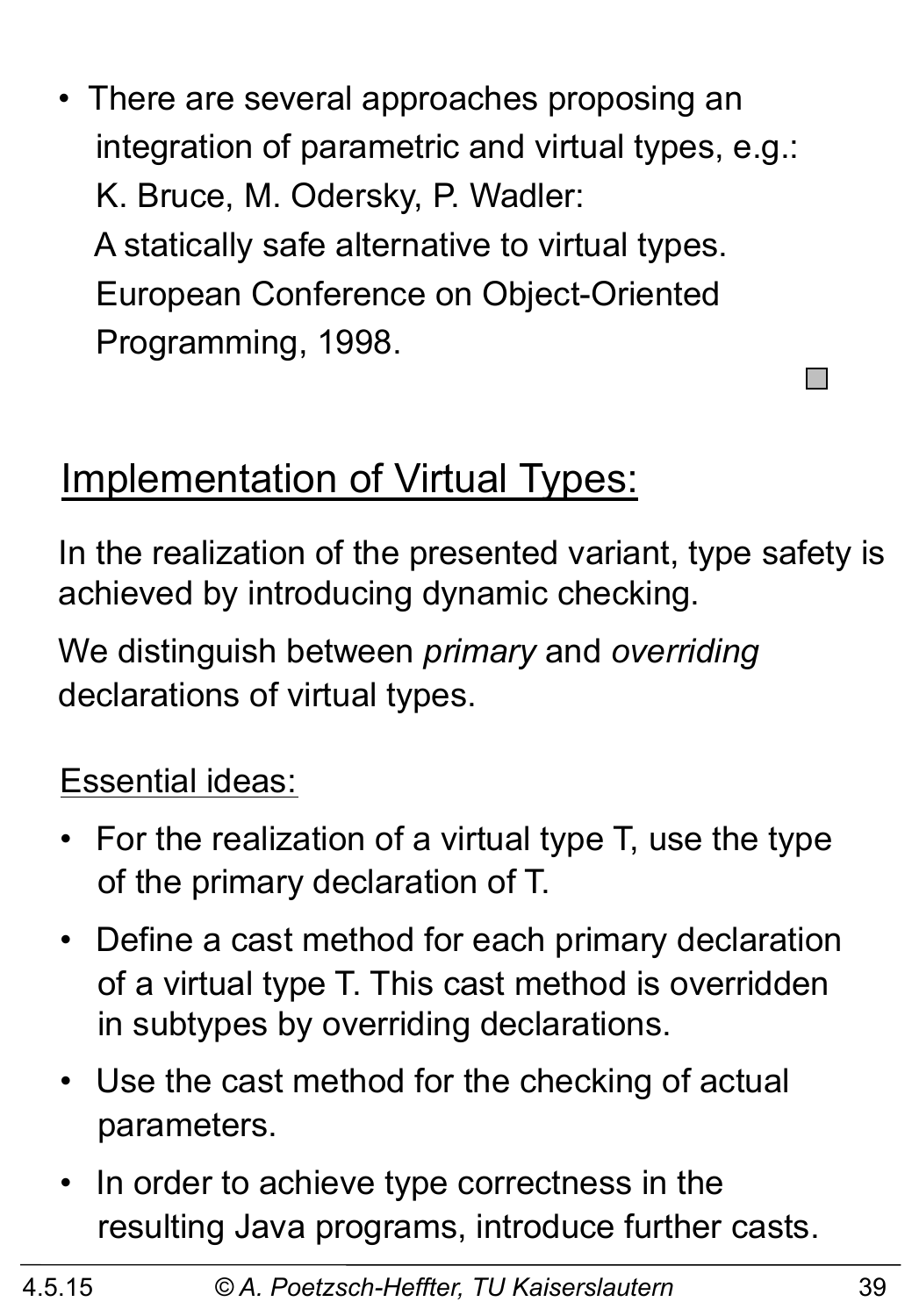#### **Example:** (Implementation of virtual types)

```
class Vector { 
   typedef ElemType as Object; 
   void addElement( ElemType e ) { ... } 
 ... 
}
```

```
class PointVector extends Vector { 
   typedef ElemType as Point; 
   void addElement( ElemType e ) { 
 ... 
     e.getX(); 
 ... 
   } 
} 
... 
PointVector pv; 
Point pnt; 
... 
pv.addElement(pnt);
```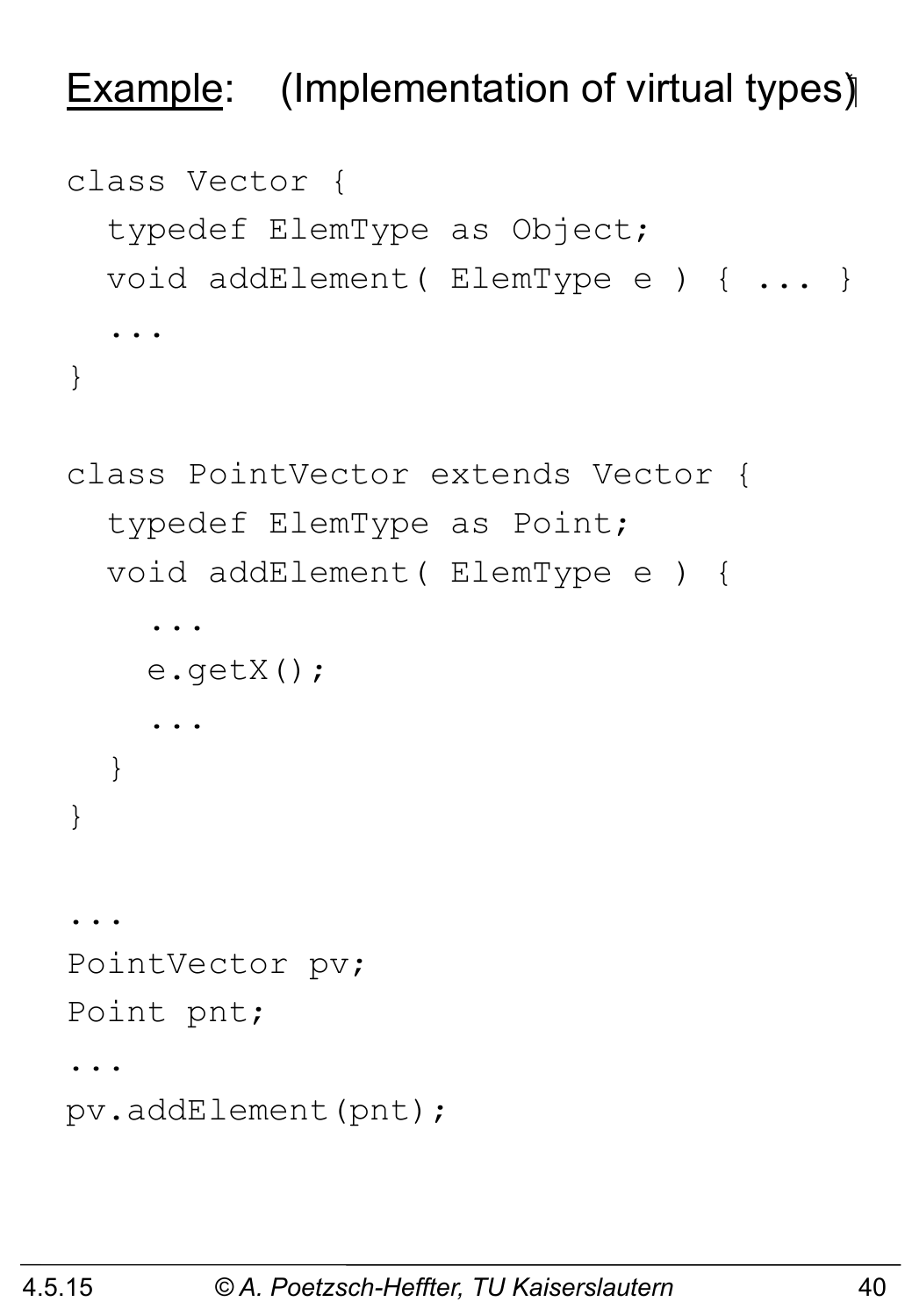#### is transformed into

```
class Vector { 
   Object cast$ElemType(Object o) { 
     return o; 
   } 
   void check$addElement( Object o ) { 
     this.addElement( 
       this.cast$ElemType(o) ); 
   } 
   void addElement( Object e ) { ... } 
 ... 
} 
class PointVector extends Vector { 
   Object cast$ElemType(Object o) { 
     try { 
       return (Point)o; 
     } catch( ClassCastException c ) { 
       throw 
          new VirtualTypeCastException(...); 
 } 
   }
```